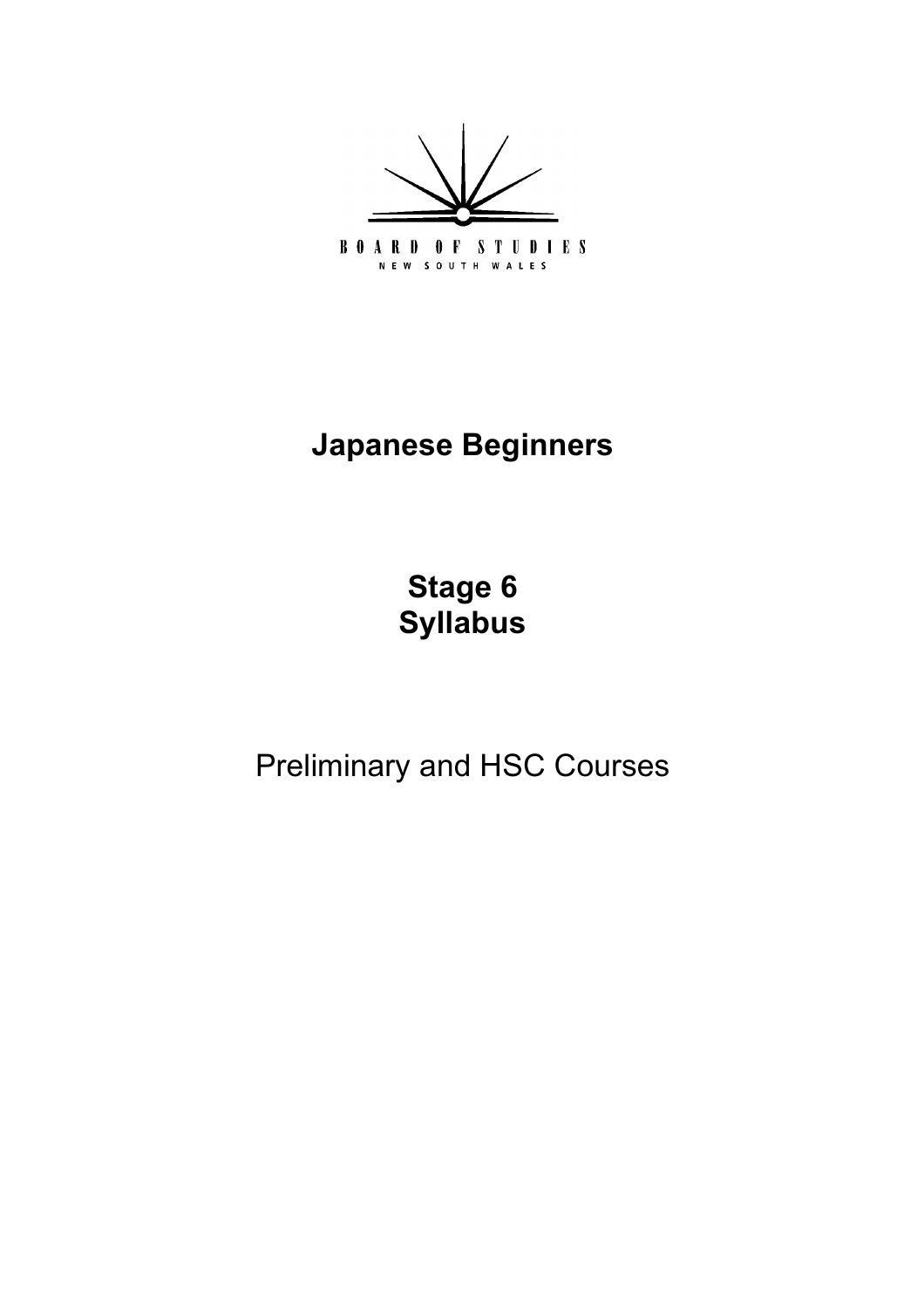#### **Original Published version updated**  June 2009 – Assessment and Reporting information updated

© 2009 Copyright Board of Studies NSW for and on behalf of the Crown in right of the State of New South Wales.

 This document contains Material prepared by the Board of Studies NSW for and on behalf of the State of New South Wales. The Material is protected by Crown copyright.

 All rights reserved. No part of the Material may be reproduced in Australia or in any other country by any process, electronic written permission of the Board of Studies NSW, except as permitted by the *Copyright Act 1968*. School students in NSW and teachers in schools in NSW may copy reasonable portions of the Material for the purposes of bona fide research or or otherwise, in any material form or transmitted to any other person or stored electronically in any form without the prior study.

When you access the Material you agree:

- • to use the Material for information purposes only
- • to reproduce a single copy for personal bona fide study use only and not to reproduce any major extract or the entire Material without the prior permission of the Board of Studies NSW
- • to acknowledge that the Material is provided by the Board of Studies NSW
- • not to make any charge for providing the Material or any part of the Material to another person or in any way make appropriate copyright fee commercial use of the Material without the prior written consent of the Board of Studies NSW and payment of the
- • to include this copyright notice in any copy made
- • not to modify the Material or any part of the Material without the express prior written permission of the Board of Studies NSW.

 The Material may contain third party copyright materials such as photos, diagrams, quotations, cartoons and artworks. These materials are protected by Australian and international copyright laws and may not be reproduced or transmitted in any format without the copyright owner's specific permission. Unauthorised reproduction, transmission or commercial use of such copyright materials may result in prosecution.

 The Board of Studies has made all reasonable attempts to locate owners of third party copyright material and invites anyone from whom permission has not been sought to contact the Copyright Officer, ph (02) 9367 8289, fax (02) 9279 1482.

 Board of Studies NSW GPO Box 5300 Sydney NSW 2001 Published by Australia

 Tel: (02) 9367 8111 Fax: (02) 9367 8484 Internet: www.boardofstudies.nsw.edu.au

Approved 2006

ISBN 1 7414 7361 6

*2009380*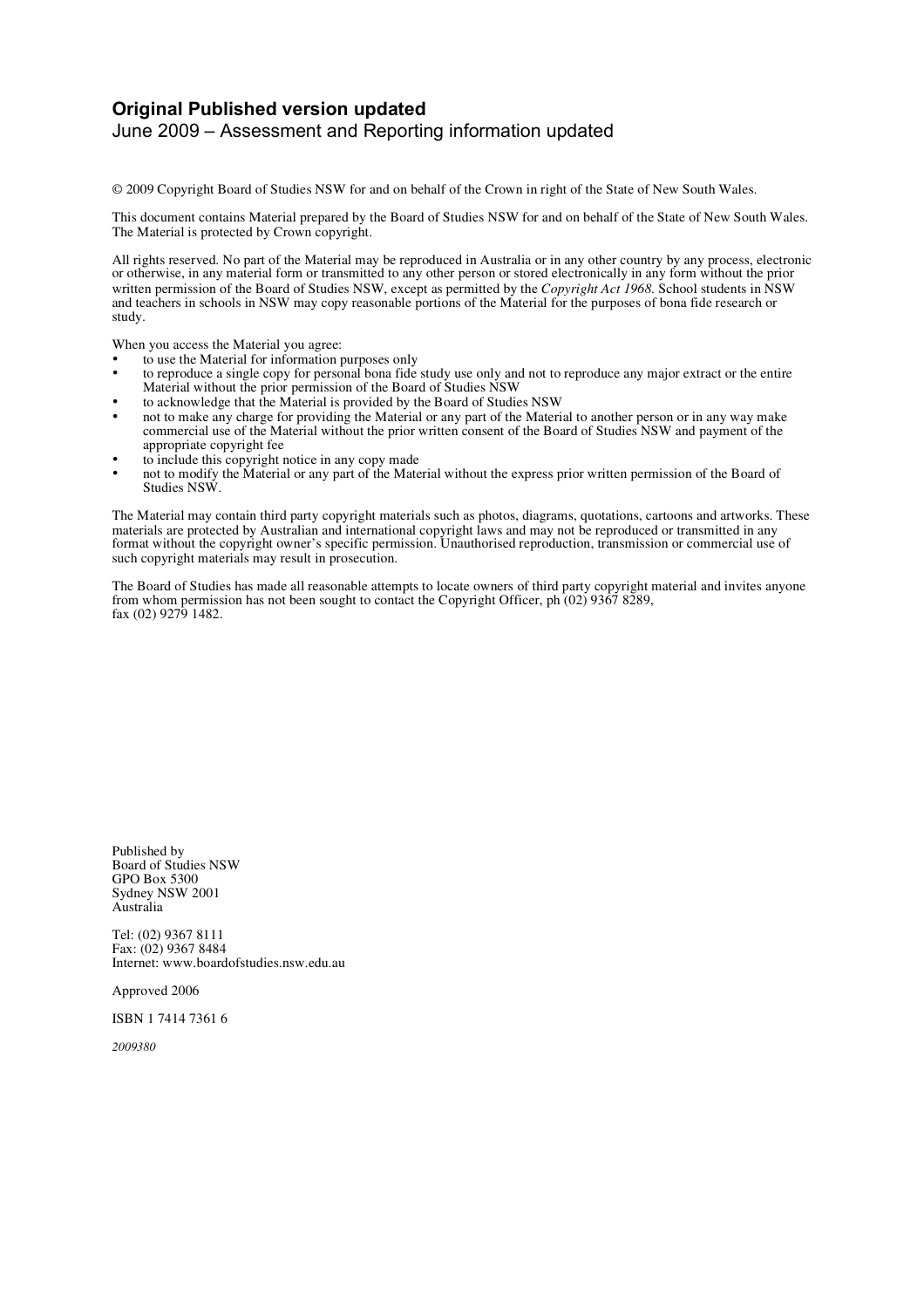## **Contents**

| $\mathbf{1}$   |     |                                                              |  |  |  |
|----------------|-----|--------------------------------------------------------------|--|--|--|
| $\overline{2}$ |     |                                                              |  |  |  |
|                | 2.1 |                                                              |  |  |  |
|                | 2.2 |                                                              |  |  |  |
|                | 2.3 |                                                              |  |  |  |
| 3              |     |                                                              |  |  |  |
| 4              |     |                                                              |  |  |  |
| 5              |     |                                                              |  |  |  |
| 6              |     |                                                              |  |  |  |
| 7              |     |                                                              |  |  |  |
|                | 7.1 |                                                              |  |  |  |
|                | 7.2 |                                                              |  |  |  |
| 8              |     |                                                              |  |  |  |
|                | 8.1 | Content of Japanese Beginners Preliminary and HSC Courses 15 |  |  |  |
|                | 8.2 |                                                              |  |  |  |
|                | 8.3 |                                                              |  |  |  |
|                | 8.4 |                                                              |  |  |  |
|                | 8.5 |                                                              |  |  |  |
|                | 8.6 |                                                              |  |  |  |
|                | 8.7 |                                                              |  |  |  |
|                | 8.8 |                                                              |  |  |  |
| 9              |     |                                                              |  |  |  |
| 10             |     |                                                              |  |  |  |
| 11             |     |                                                              |  |  |  |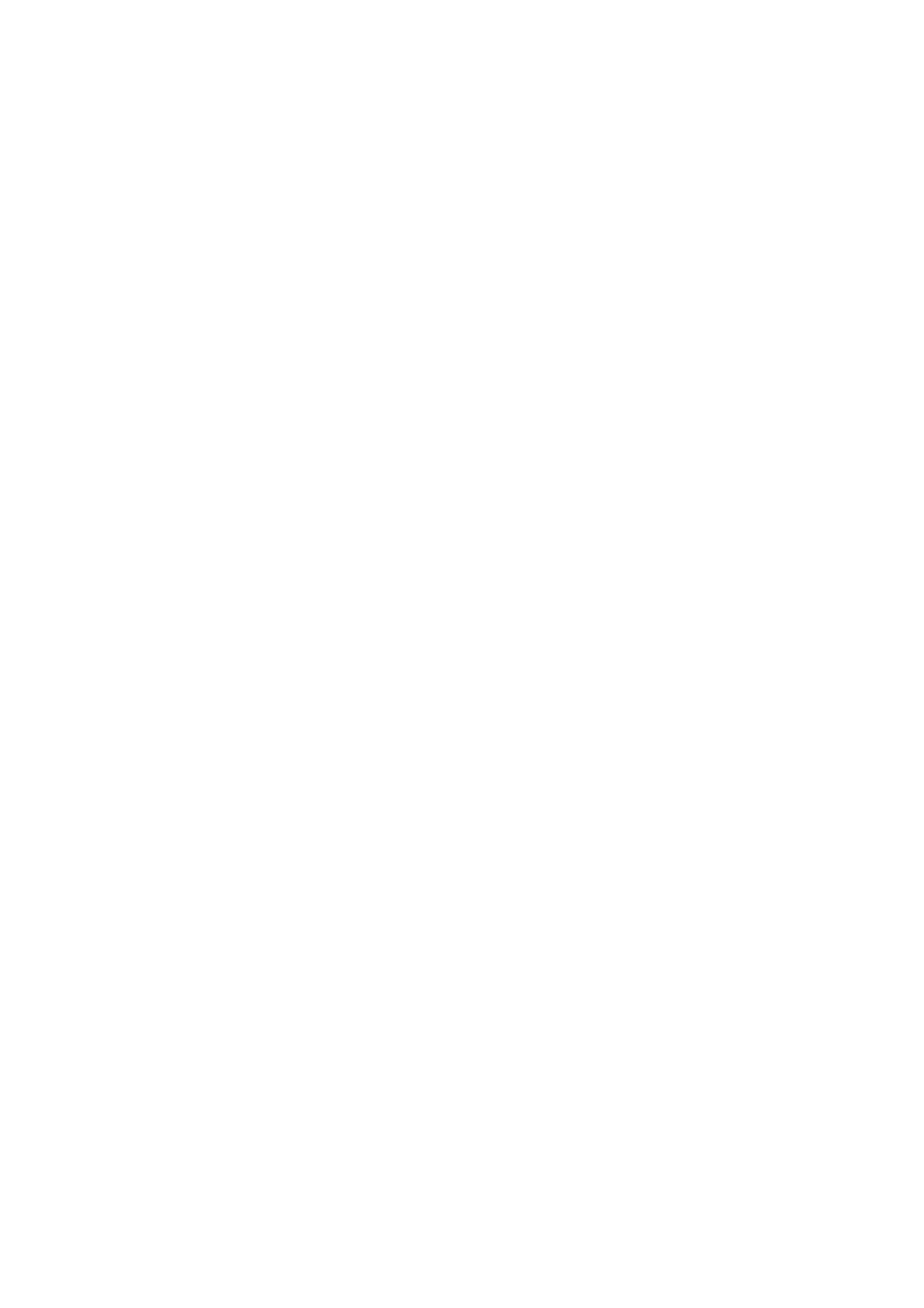#### <span id="page-4-0"></span> **The Higher School Certificate Program of Study 1**

The purpose of the Higher School Certificate program of study is to:

- provide a curriculum structure which encourages students to complete secondary education
- foster the intellectual, social and moral development of students, in particular developing their:
	- knowledge, skills, understanding and attitudes in the fields of study they choose
	- capacity to manage their own learning
	- desire to continue learning in formal or informal settings after school
	- capacity to work together with others
	- respect for the cultural diversity of Australian society
- provide a flexible structure within which students can prepare for:
	- further education and training
	- – employment
	- full and active participation as citizens
- provide formal assessment and certification of students' achievements
- provide a context within which schools also have the opportunity to foster the students' physical and spiritual development.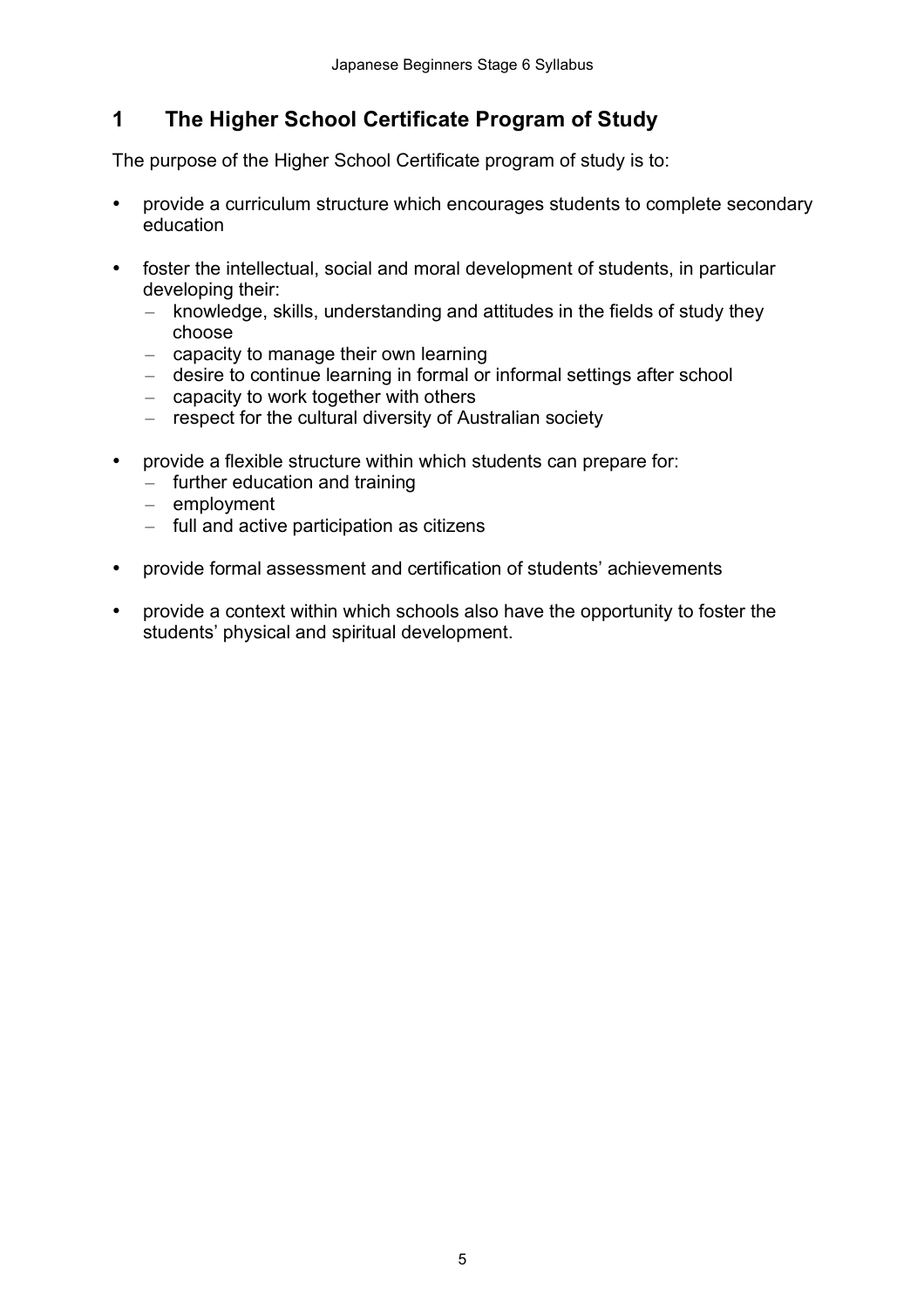## <span id="page-5-0"></span> **2 Introduction to Japanese Beginners in the Stage 6 Curriculum**

#### **2.1 The Language**

 The language to be studied and assessed is the modern standard version of Japanese.

 Students should be aware of different levels of language, for example, formal and informal. This includes the use of colloquialisms, where they are appropriate, and an awareness of regional differences. *Hiragana* and *katakana* syllabaries and a prescribed number of *kanji* will be studied in this course.

### **2.2 Description of Target Group**

 The Japanese Beginners Stage 6 course is a two-year course, which has been designed for students who wish to begin their study of Japanese at senior secondary level. It is intended to cater only for students with no prior knowledge or experience of the Japanese language, either spoken or written, or whose experience is derived solely from, or is equivalent to, its study for 100 hours or less in Stage 4 or Stage 5.

 For the purpose of determining eligibility, speakers of dialects and variants of a language are considered to be speakers of the standard language. (Refer to the relevant section of the Board of Studies *Assessment, Certification and Examination Manual.*)

Students in Stage 5 may not be accelerated into Languages Beginners courses.

All eligibility requirements for Languages must be addressed.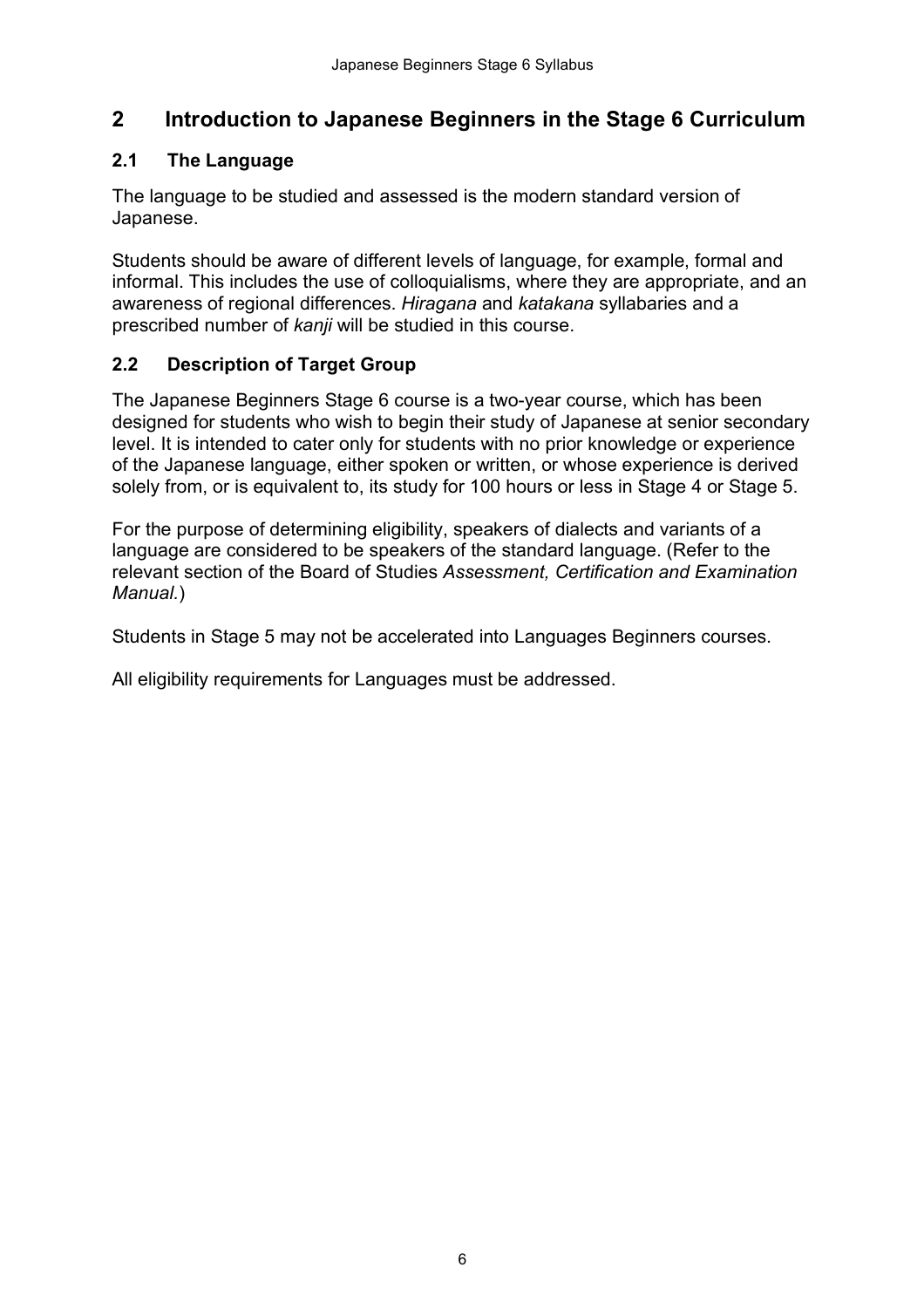### <span id="page-6-0"></span>**2.3 Rationale**

 Language is the basis of all communication and human interaction. By learning a second or subsequent language, students develop knowledge, understanding and skills for successful participation in the dynamic world of the 21st century. Communicating in another language expands students' horizons as both national and global citizens.

 Language and culture are interdependent. The study of another language develops in students the ability to move successfully across and within cultures, and, in the process, to experience, value and embrace the diversity of humanity.

 Contemporary research has shown that learning a language facilitates cognitive and intellectual development beyond the language classroom. It enhances creativity and develops more refined and sophisticated skills in analysis, negotiation and problemsolving.

 Literacy skills are enhanced through the study of another language. As the use of language is a process of communication, students' learning experiences offer opportunities to consolidate and extend their interpersonal skills. By engaging with various modes of communication, students develop effective skills in interacting, and understanding and producing texts.

 Students who learn another language understand how languages work as systems. They become aware of the structure of that language through the analysis of patterns and can apply this knowledge to the learning of other languages. By making comparisons between and among languages, students strengthen their command of their first language.

 The study of Japanese provides access to the language and culture of one of the global community's most technologically advanced societies and economies. It also introduces students to an important part of the rich cultural tradition of East Asia. Through experience of the Japanese language system and cultural history, students gain valuable perspectives on art, music, customs, beliefs and the ways of thinking of Japanese people.

 There are significant cultural ties between Australia and Japan. Sister city agreements between the two governments provide opportunities for Australian students to host Japanese students, and to visit and study in Japan.

 Both Australia and Japan are members of the Asia Pacific Economic Community. Japan is one of Australia's leading trading partners. It is therefore important for Australia's long-term economic and social future that its relationship with Japan continues to be enhanced.

 The study of Japanese provides students with opportunities for continued learning and for future employment and experience, both domestically and internationally, in areas such as public relations, commerce, hospitality, education, marketing, international relations, media and tourism.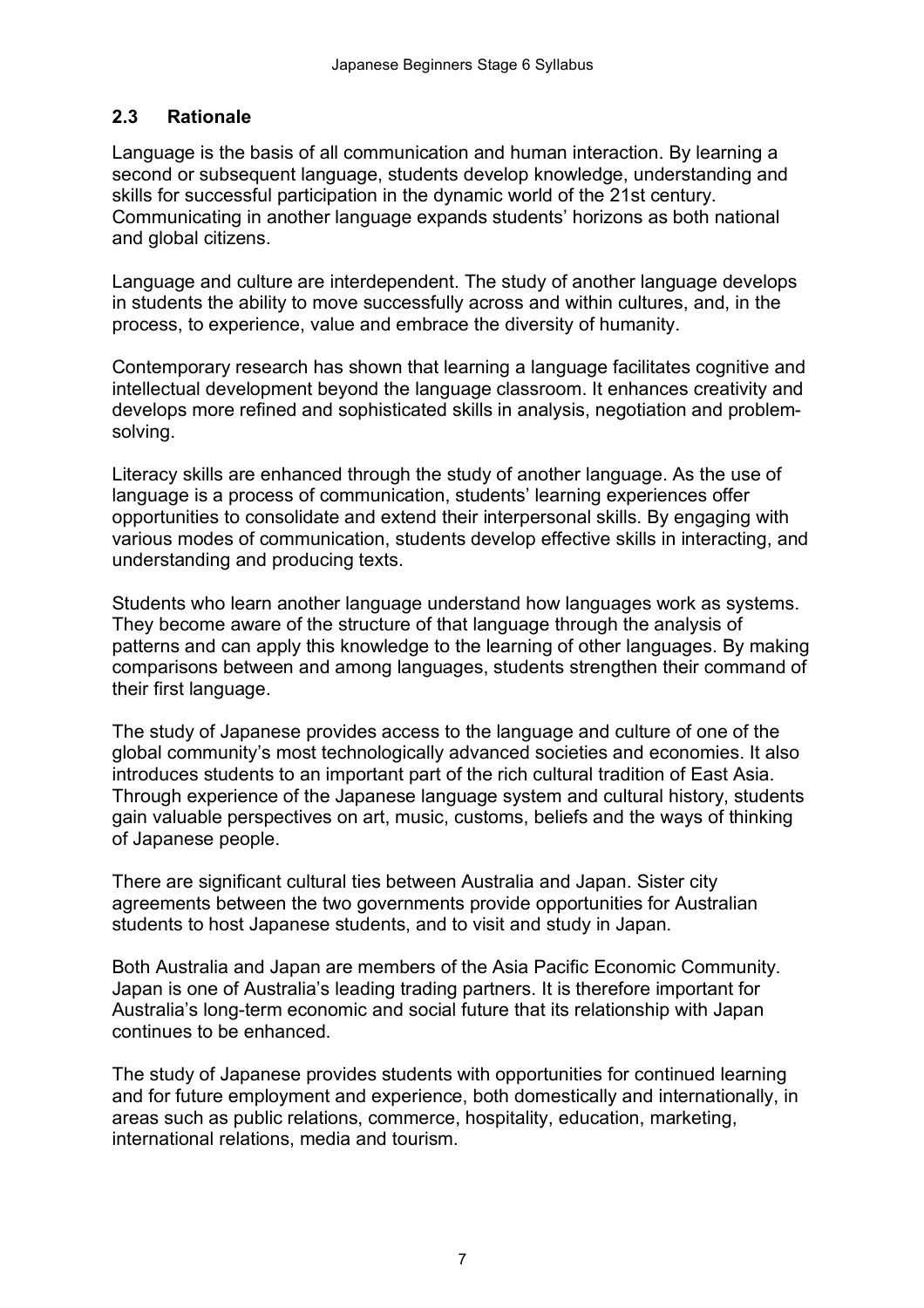#### <span id="page-7-0"></span> **Continuum of Learning 3**

The diagram places the syllabus in the context of the K-12 Japanese curriculum.

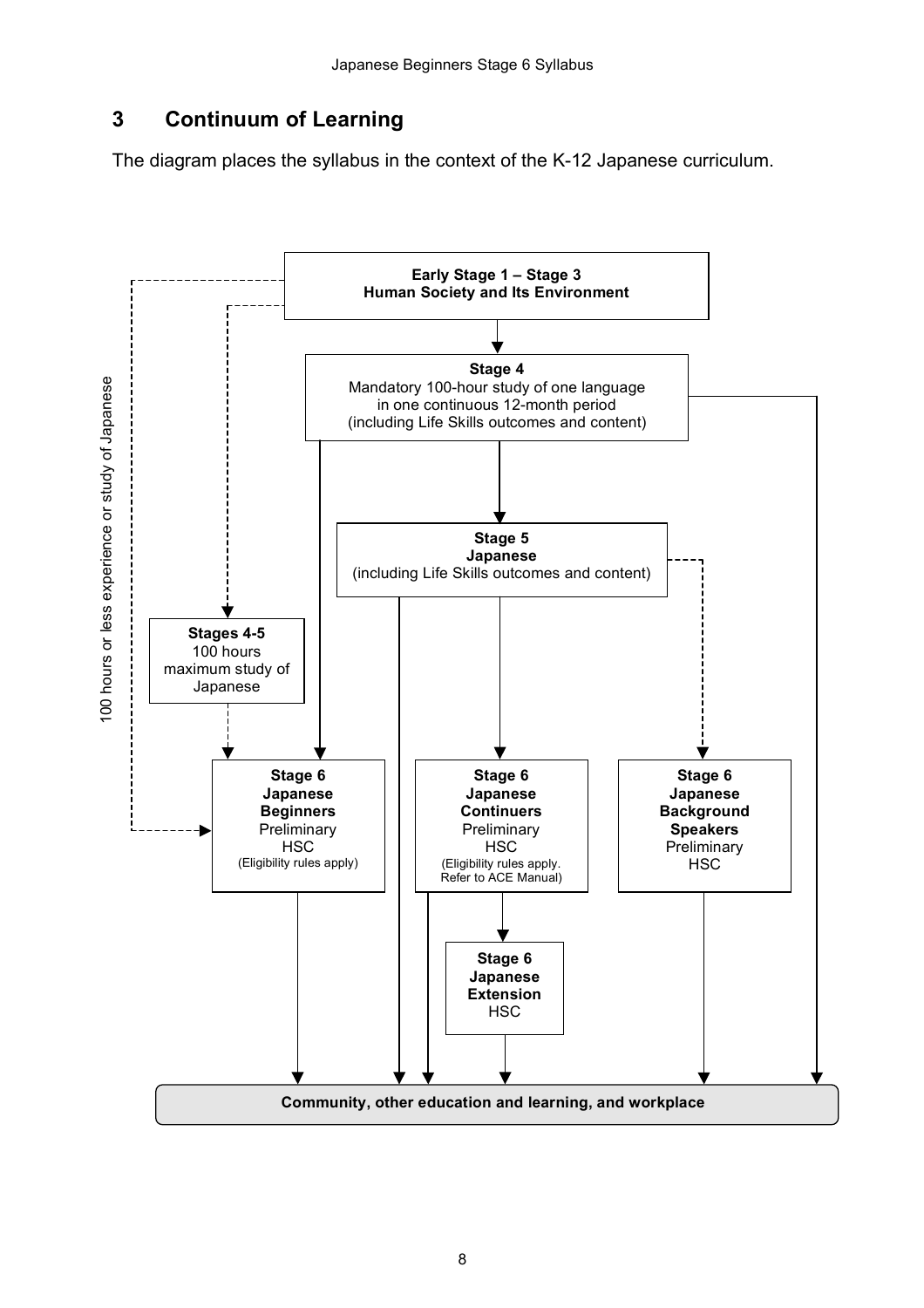## <span id="page-8-0"></span>**4 Aim**

 The aim of the *Japanese Beginners Stage 6 Syllabus* is to enable students to develop:

- skills in effective communication
- knowledge of the nature of language
- understanding of the interdependence of language and culture.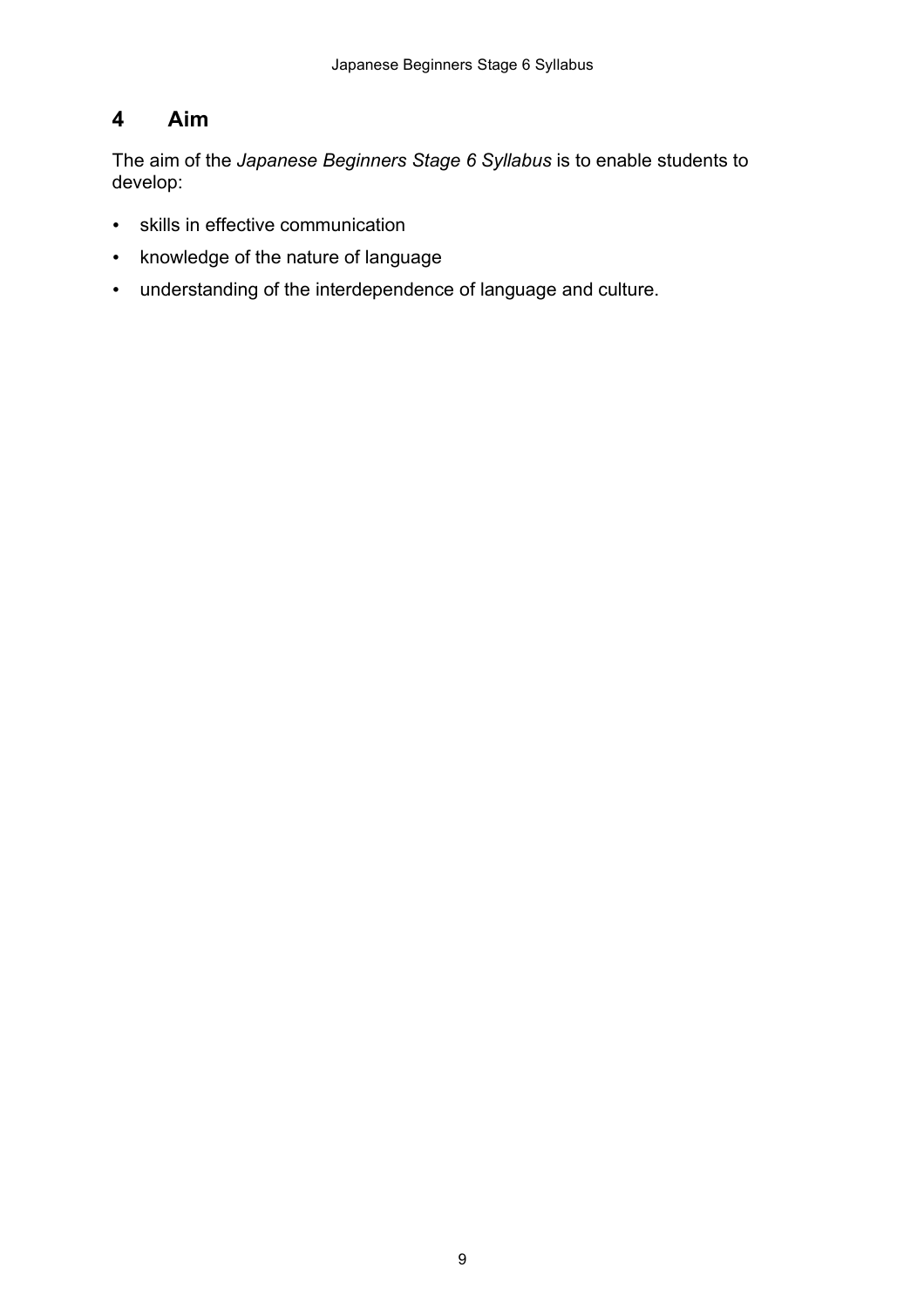#### <span id="page-9-0"></span>**5 Objectives**



### **Objective 1 – Interacting**

 Students will develop the linguistic and intercultural knowledge, understanding and skills to communicate actively in Japanese in interpersonal situations.

#### **Objective 2 – Understanding Texts**

 Students will interpret and respond to texts, applying their knowledge and understanding of language and culture.

#### **Objective 3 – Producing Texts**

 Students will create and present texts in Japanese for specific audiences, purposes and contexts, incorporating their linguistic and intercultural knowledge, understanding and skills.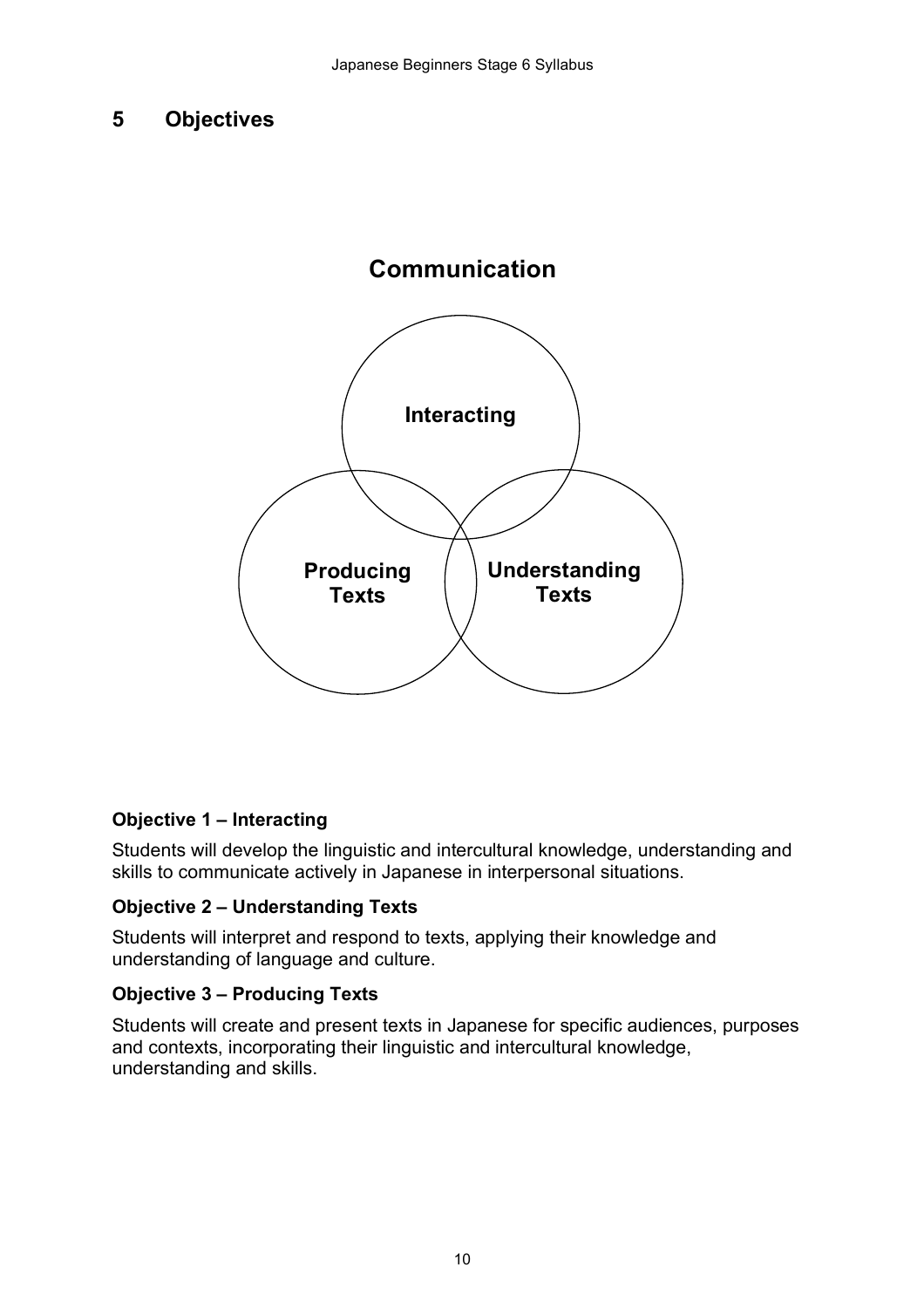#### <span id="page-10-0"></span>**6 Course Structure**

#### **The Preliminary Course (120 indicative hours)**

 The Preliminary Course has outcomes as its organisational focus. Topics provide contexts in which students develop their communication skills in Japanese and their knowledge and understanding of language and culture.

### **The HSC Course (120 indicative hours)**

 In the HSC course students will extend and refine their communication skills in Japanese in contexts defined by topics, and will gain a deeper knowledge and understanding of language and culture.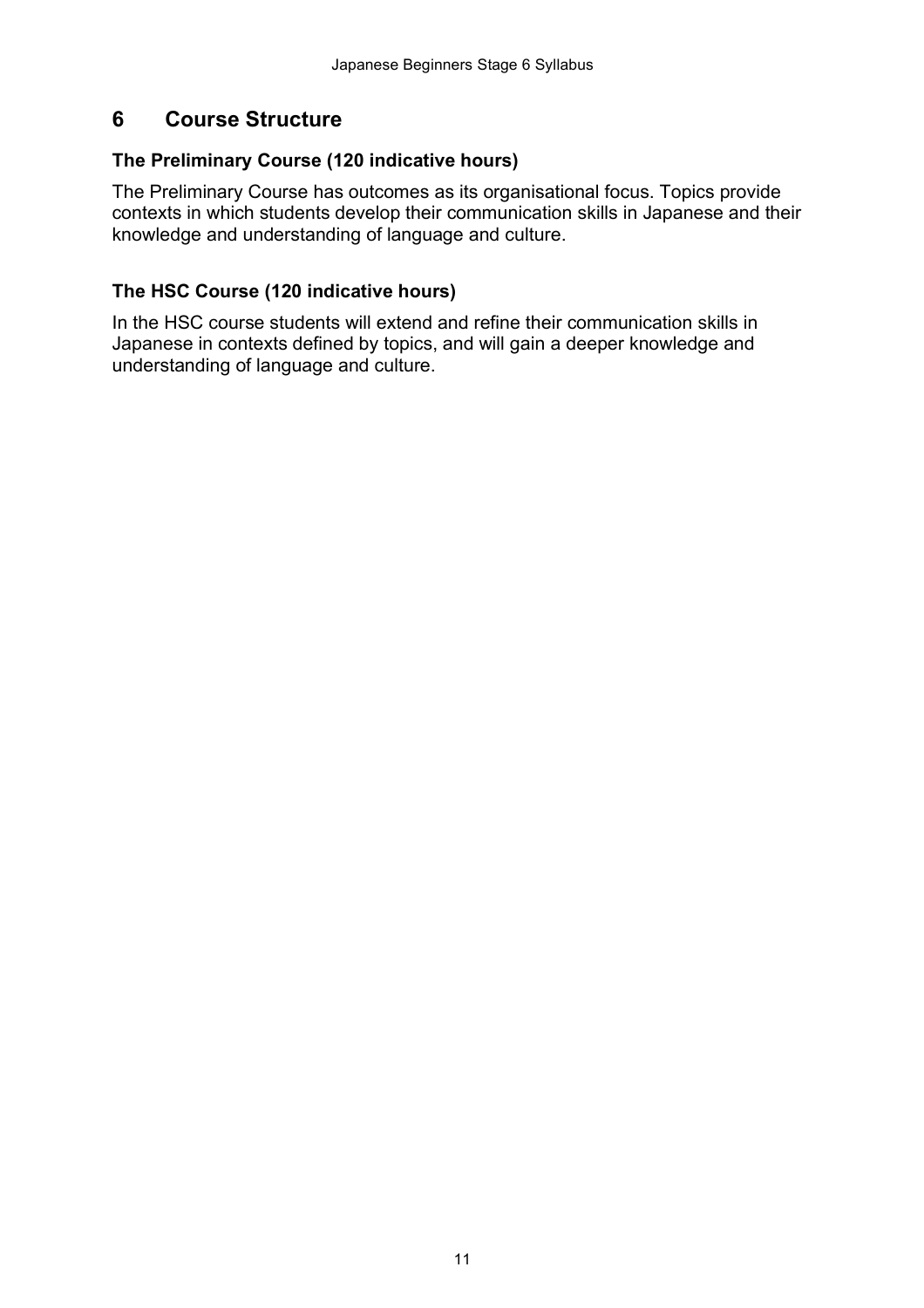## **7 Objectives and Outcomes**

#### **7.1 Table of Objectives and Outcomes**

 The outcomes and associated knowledge, understanding and skills that students are expected to achieve at the end of this course are listed below. These outcomes are derived from the objectives.

| <b>Objectives</b>          | <b>Outcomes</b> |                                                                                                                       |  |  |
|----------------------------|-----------------|-----------------------------------------------------------------------------------------------------------------------|--|--|
|                            | A student:      |                                                                                                                       |  |  |
|                            | 1.1             | establishes and maintains communication in<br>Japanese                                                                |  |  |
| Interacting                | 1.2             | manipulates linguistic structures to express ideas<br>effectively in Japanese                                         |  |  |
|                            | 1.3             | sequences ideas and information                                                                                       |  |  |
|                            | 1.4             | applies knowledge of the culture of Japanese-<br>speaking communities to interact appropriately                       |  |  |
|                            | 2.1             | understands and interprets information in texts<br>using a range of strategies                                        |  |  |
|                            | 2.2             | conveys the gist of and identifies specific<br>information in texts                                                   |  |  |
|                            | 2.3             | summarises the main points of a text                                                                                  |  |  |
| <b>Understanding Texts</b> | 2.4             | draws conclusions from or justifies an opinion<br>about a text                                                        |  |  |
|                            | 2.5             | identifies the purpose, context and audience of a<br>text                                                             |  |  |
|                            | 2.6             | identifies and explains aspects of the culture of<br>Japanese-speaking communities in texts                           |  |  |
|                            | 3.1             | produces texts appropriate to audience, purpose<br>and context                                                        |  |  |
|                            | 3.2             | structures and sequences ideas and information                                                                        |  |  |
| <b>Producing Texts</b>     | 3.3             | applies knowledge of diverse linguistic structures<br>to convey information and express original ideas<br>in Japanese |  |  |
|                            | 3.4             | applies knowledge of the culture of Japanese-<br>speaking communities to the production of texts.                     |  |  |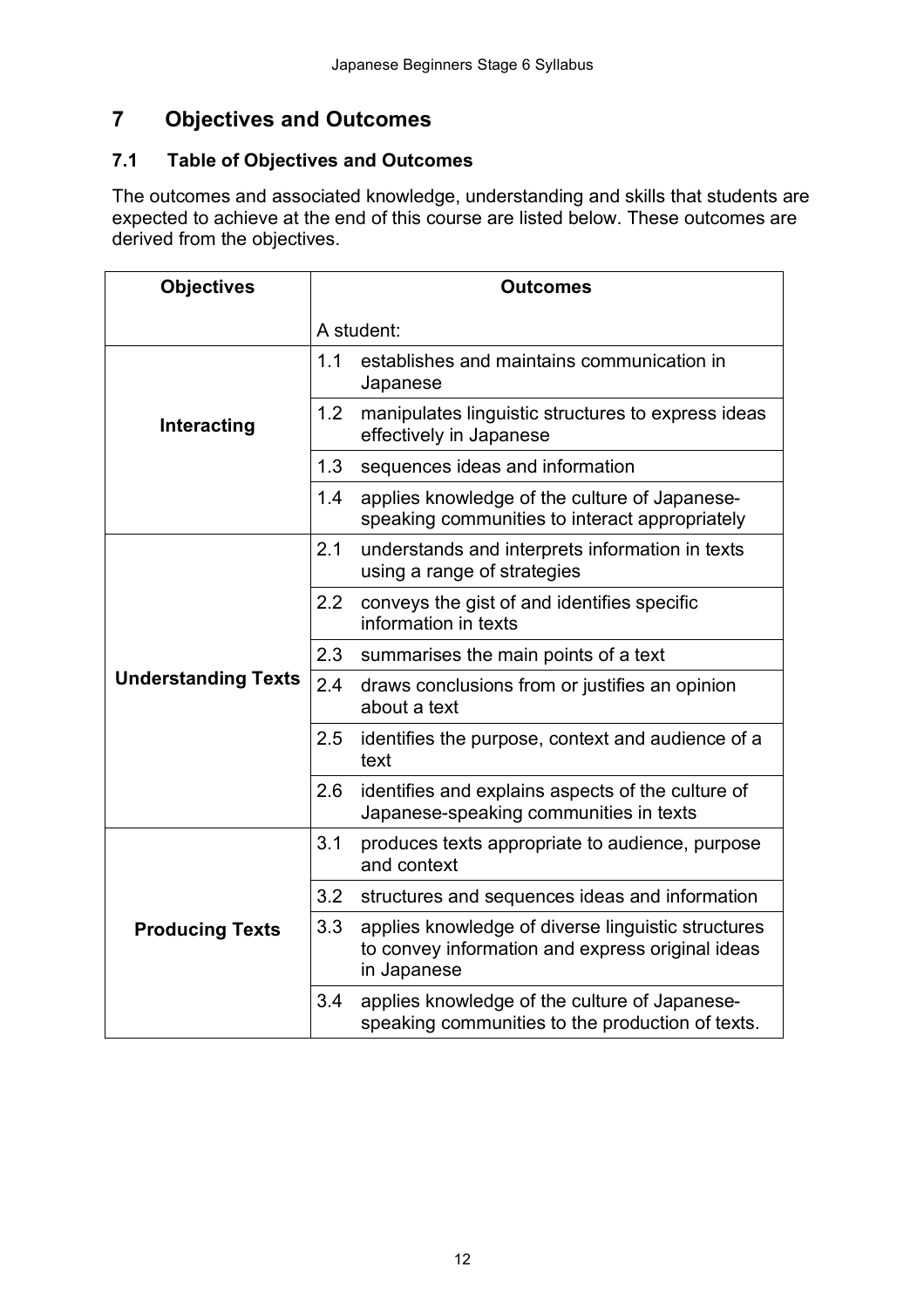#### <span id="page-12-0"></span>**7.2 Key Competencies**

 Japanese Stage 6 provides a powerful context within which to develop general competencies considered essential for the acquisition of effective, higher order thinking skills that are necessary for further education, work and everyday life.

 Key competencies are embedded in the *Japanese Beginners Stage 6 Syllabus* to enhance student learning. The key competencies of *communicating ideas and information* and *collecting, analysing and organising information* reflect core skills in language learning and are explicit in the objectives and outcomes of the syllabus. The other key competencies are developed through the methodologies of the syllabus and through classroom pedagogy. Students interact with one another, and through this interaction the key competencies of *planning and organising activities* and *working with others and in teams* are developed. In interacting with others via information and communication technologies, the student will develop the key competency of *using technology.* The skills associated with the interpretation of texts, such as the ability to comprehend meaning from context and using a dictionary, contribute towards the student's development of the key competency of *solving problems*.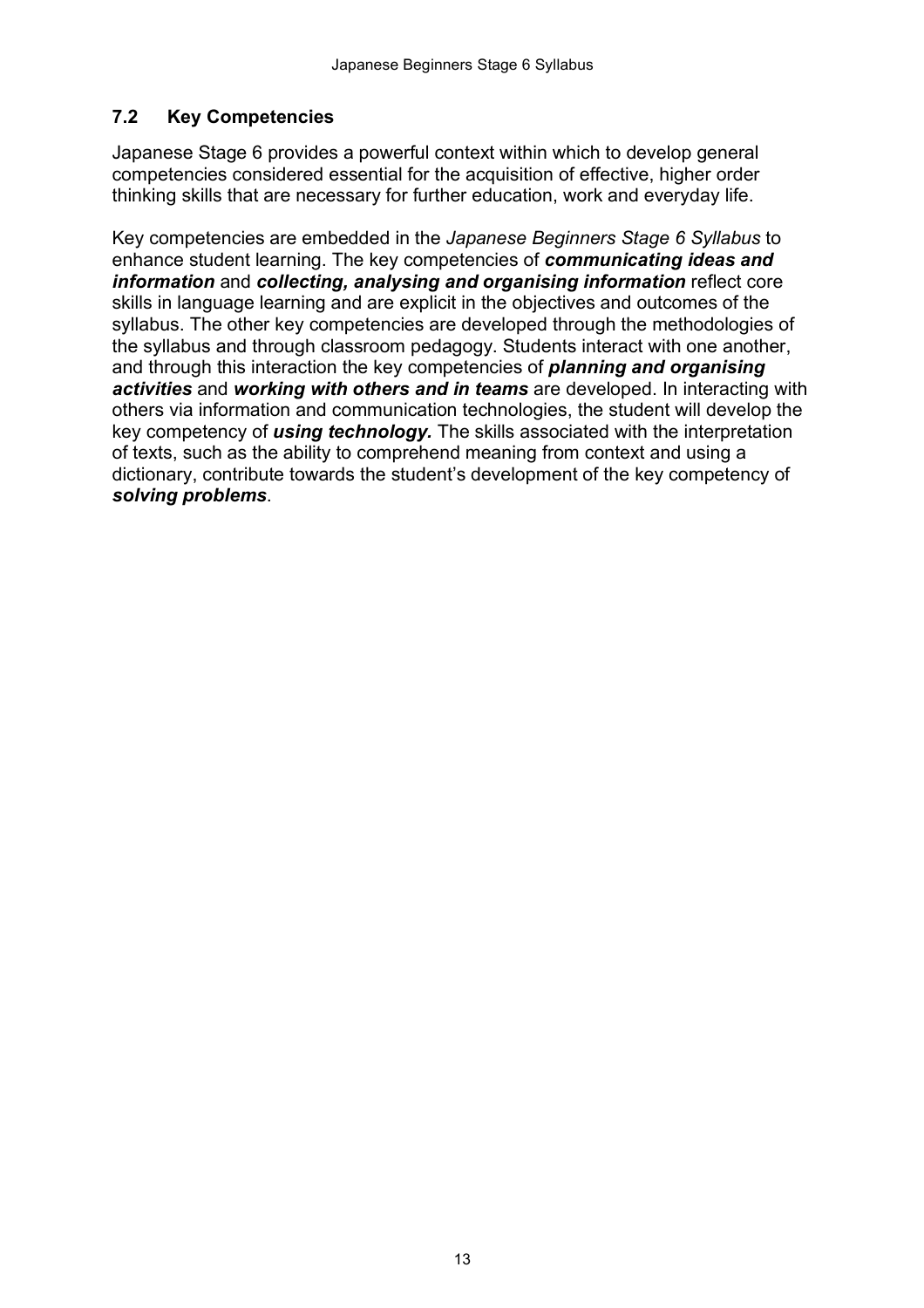#### <span id="page-13-0"></span>**8 Content**

 The essential content consists of 120 indicative hours of study in the Preliminary Course, followed by 120 indicative hours of study in the HSC Course.

The syllabus content is to be studied through the prescribed topics (see Section 8.2).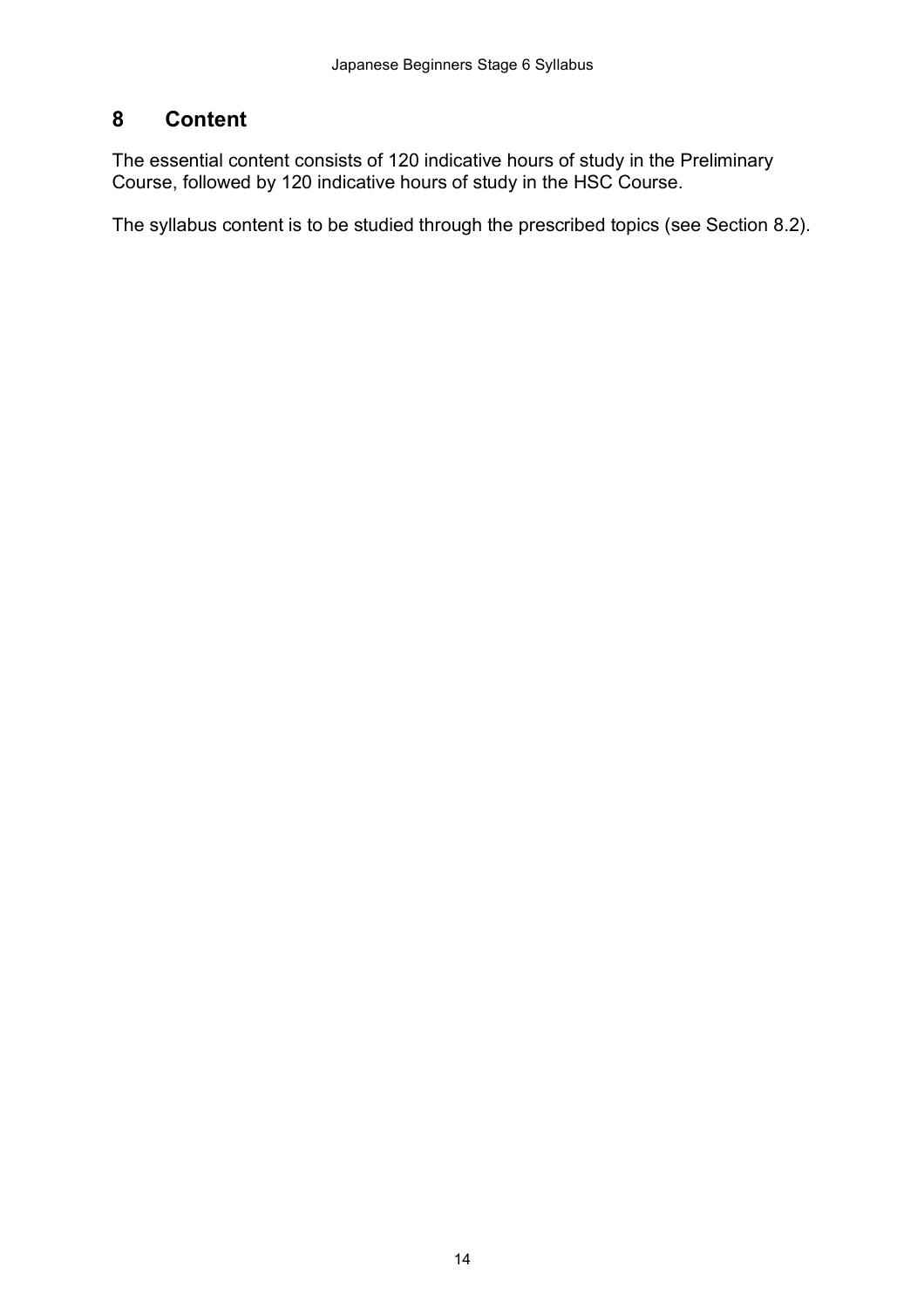### <span id="page-14-0"></span> **8.1 Content of Japanese Beginners Preliminary and HSC Courses**

### **Objective 1 – Interacting**

|           | <b>Outcomes:</b><br>A student:                                                                                       |           |                                                                                                                                                                     |  |  |
|-----------|----------------------------------------------------------------------------------------------------------------------|-----------|---------------------------------------------------------------------------------------------------------------------------------------------------------------------|--|--|
| 1.2       | 1.1<br>establishes and maintains communication in Japanese                                                           |           |                                                                                                                                                                     |  |  |
|           | manipulates linguistic structures to express ideas effectively in Japanese<br>sequences ideas and information<br>1.3 |           |                                                                                                                                                                     |  |  |
| 1.4       | appropriately.                                                                                                       |           | applies knowledge of the culture of Japanese-speaking communities to interact                                                                                       |  |  |
|           | <b>Students learn about:</b>                                                                                         |           | <b>Students learn to:</b>                                                                                                                                           |  |  |
|           | the importance of listening for key<br>words to assist understanding                                                 |           | listen for meaning                                                                                                                                                  |  |  |
| $\bullet$ | the importance of reading for key<br>words to assist understanding                                                   | $\bullet$ | read for meaning                                                                                                                                                    |  |  |
|           | links in communication                                                                                               | $\bullet$ | use strategies to initiate, maintain and<br>conclude an interaction, eg<br>すみません。<br>そうですね。 そうですか。<br>もういちどいってください。                                                 |  |  |
|           | the purpose and context of<br>communication                                                                          | $\bullet$ | select and incorporate particular<br>vocabulary and structures to achieve<br>specific communication goals                                                           |  |  |
|           | register in language use                                                                                             | $\bullet$ | interact with reference to context,<br>purpose and audience                                                                                                         |  |  |
|           | responding to factual and open-<br>ended questions                                                                   | ٠         | maintain an interaction by responding<br>to and asking questions and sharing<br>information                                                                         |  |  |
|           | ways to support effective interaction                                                                                | $\bullet$ | use appropriate language features to<br>enhance communication, eg tone,<br>intonation                                                                               |  |  |
|           | the logical sequencing of ideas                                                                                      |           | structure information and ideas<br>coherently, eg 食べる前に、<br>しゅくだいをしたあとで                                                                                             |  |  |
|           | formal and informal language, and<br>when and where it is used                                                       |           | apply appropriate social conventions<br>in formal and informal contexts, eg<br>terms of address<br>ベンくん、おはよう。<br>先生、おはようございます。                                      |  |  |
|           | sociolinguistic conventions relating to<br>everyday activities.                                                      | $\bullet$ | use language and/or behaviour<br>appropriate to social context, eg at<br>mealtimes, accepting/declining<br>invitations<br>いただきます/ごちそうさまでした<br>ええ、いいですね。<br>買い物はちょっと |  |  |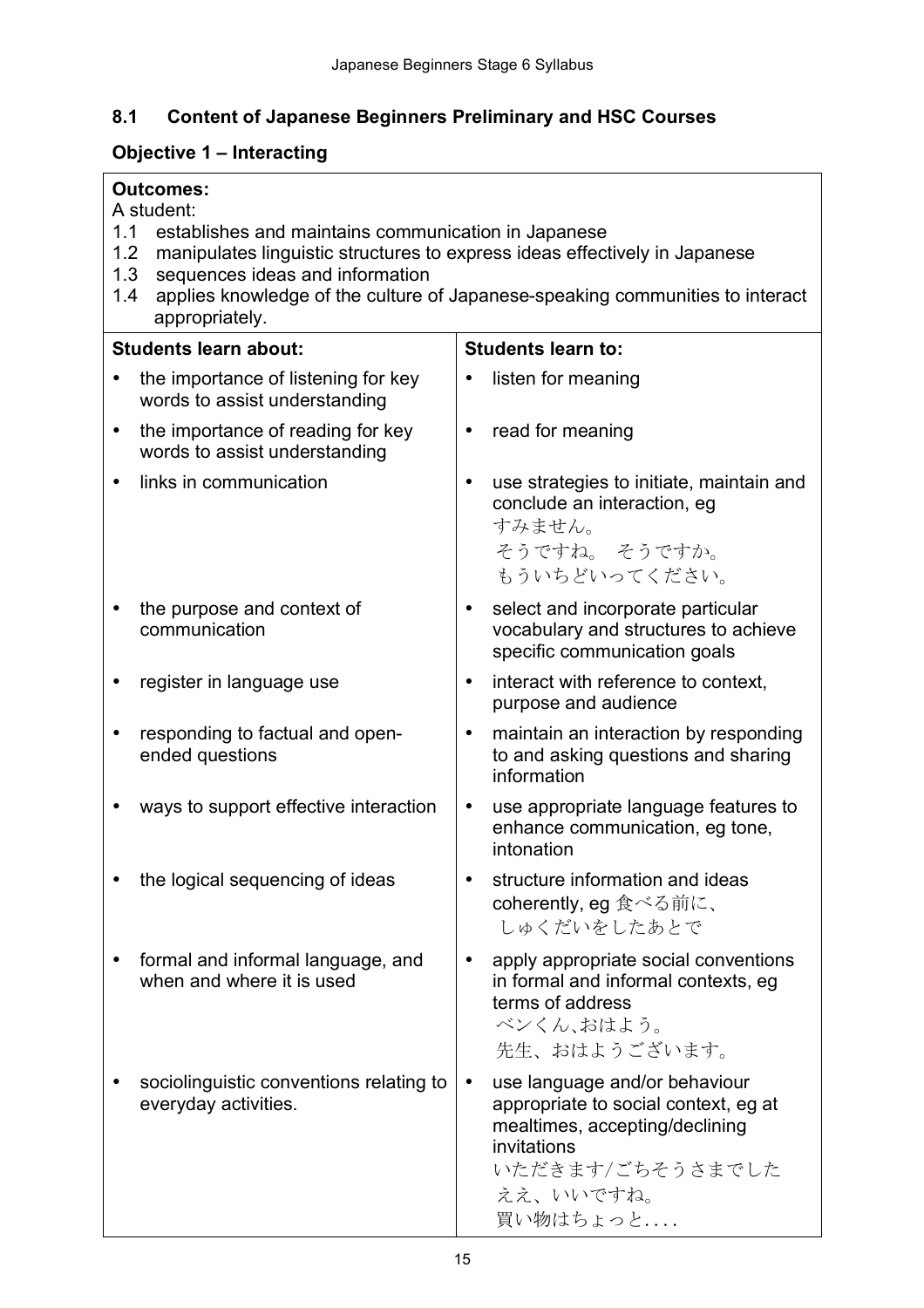### **Objective 2 – Understanding Texts**

|            | <b>Outcomes:</b><br>A student:                                                                                                                                                                                                                                                                                                                                                                                                  |                                                                                                                                                                                 |  |  |  |  |
|------------|---------------------------------------------------------------------------------------------------------------------------------------------------------------------------------------------------------------------------------------------------------------------------------------------------------------------------------------------------------------------------------------------------------------------------------|---------------------------------------------------------------------------------------------------------------------------------------------------------------------------------|--|--|--|--|
| 2.1<br>2.6 | understands and interprets information in texts using a range of strategies<br>2.2<br>conveys the gist of and identifies specific information in texts<br>2.3<br>summarises the main points of a text<br>draws conclusions from or justifies an opinion about a text<br>2.4<br>2.5<br>identifies the purpose, context and audience of a text<br>identifies and explains aspects of the culture of Japanese-speaking communities |                                                                                                                                                                                 |  |  |  |  |
|            | in texts.                                                                                                                                                                                                                                                                                                                                                                                                                       |                                                                                                                                                                                 |  |  |  |  |
|            | <b>Students learn about:</b>                                                                                                                                                                                                                                                                                                                                                                                                    | <b>Students learn to:</b>                                                                                                                                                       |  |  |  |  |
|            | ways in which texts are constructed for<br>specific purposes                                                                                                                                                                                                                                                                                                                                                                    | identify why, how or to whom a text is<br>٠<br>delivered or presented                                                                                                           |  |  |  |  |
| ٠          | ways in which texts are formatted for<br>particular purposes and effects                                                                                                                                                                                                                                                                                                                                                        | explore the way text content is<br>$\bullet$<br>presented and how ideas and<br>information are sequenced, eg<br>headings, paragraphing, introductory<br>sentences, topic shifts |  |  |  |  |
|            | ways of identifying relevant details in<br>texts when listening or reading for<br>specific information                                                                                                                                                                                                                                                                                                                          | make judgements about the relevance<br>$\bullet$<br>of detail in understanding text, eg<br>extracting ideas and issues referred to<br>in text                                   |  |  |  |  |
|            | ways of inferring meaning from text                                                                                                                                                                                                                                                                                                                                                                                             | use contextual and other clues to infer<br>meaning from text                                                                                                                    |  |  |  |  |
|            | resources available to access, enhance<br>or promote independent learning                                                                                                                                                                                                                                                                                                                                                       | access available resources to assist<br>٠<br>comprehension of a text, eg<br>dictionaries, word lists, glossaries,<br>charts                                                     |  |  |  |  |
| ٠          | the effect of syntax on meaning                                                                                                                                                                                                                                                                                                                                                                                                 | analyse ways in which words, phrases<br>٠<br>and sentences are constructed, eg<br>how words are modified for<br>grammatical effect                                              |  |  |  |  |
|            | cultural attitudes that add meaning to<br>texts                                                                                                                                                                                                                                                                                                                                                                                 | identify and discuss cultural influences<br>in specific texts, eg newspapers,<br>magazines, advertisements and films                                                            |  |  |  |  |
|            | language used to express cultural<br>values, and to represent people and<br>cultures in texts                                                                                                                                                                                                                                                                                                                                   | explain cultural references in texts                                                                                                                                            |  |  |  |  |
|            | register and common expressions in<br>language use                                                                                                                                                                                                                                                                                                                                                                              | explain the use of words and<br>expressions with particular cultural<br>significance in texts, eg idiomatic<br>expressions, colloquialisms                                      |  |  |  |  |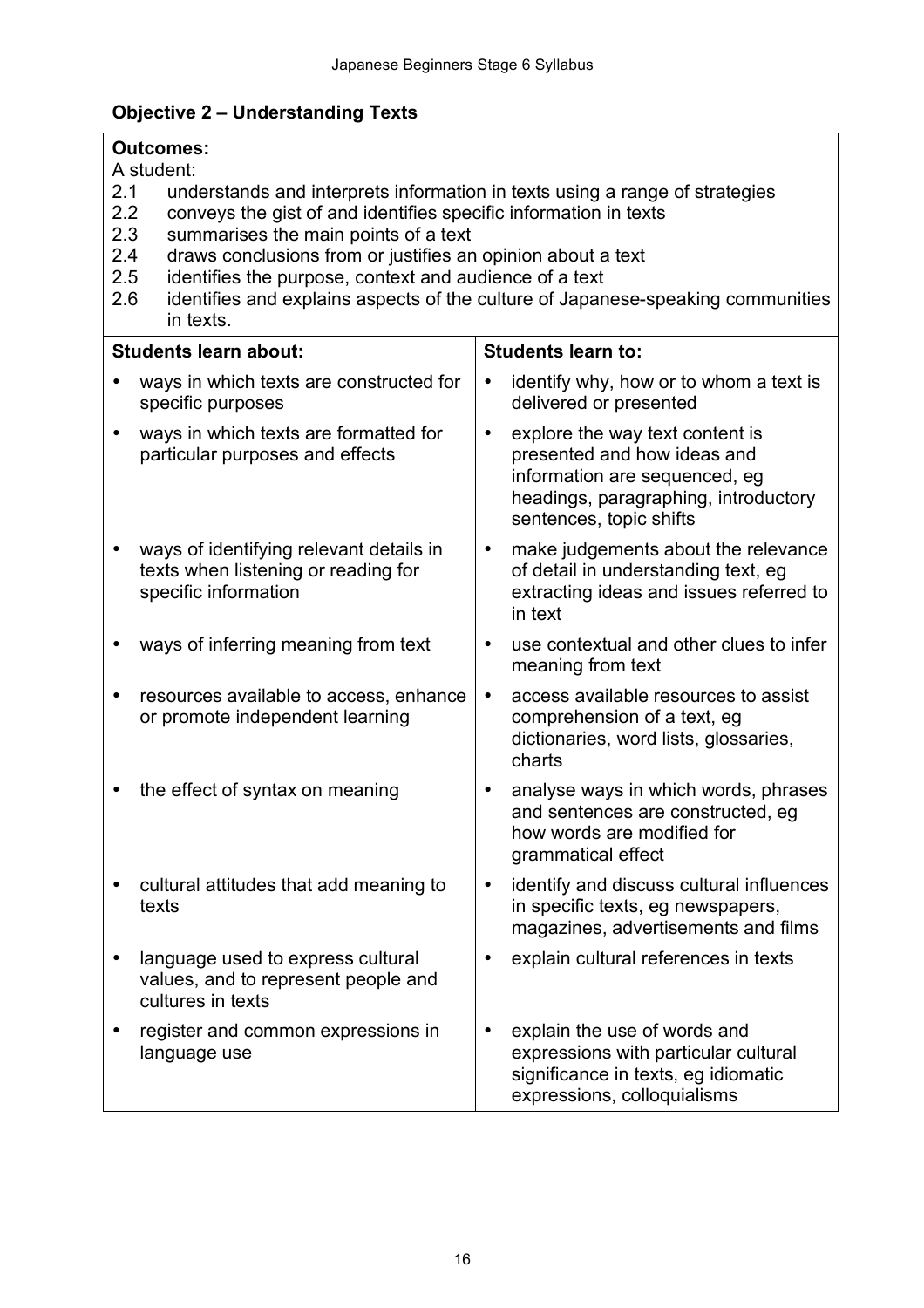| <b>Students learn about:</b> |                                                 | <b>Students learn to:</b> |                                                                                                  |
|------------------------------|-------------------------------------------------|---------------------------|--------------------------------------------------------------------------------------------------|
|                              | features of the written language                |                           | recognise features of the scripted<br>language as representations of sound<br>and/or meaning     |
|                              | the writing system, its purpose and<br>function |                           | recognise differences between<br>hiragana, katakana and kanji, and<br>how and when they are used |
|                              | the origin of kanji                             |                           | match kanji to their pictographic<br>origins, eg $\uplus$ to mountain, $\left  \right $ to river |
|                              | ways to aid memorisation of kana<br>symbols.    |                           | use visual mnemonics to memorise<br>kana symbols.                                                |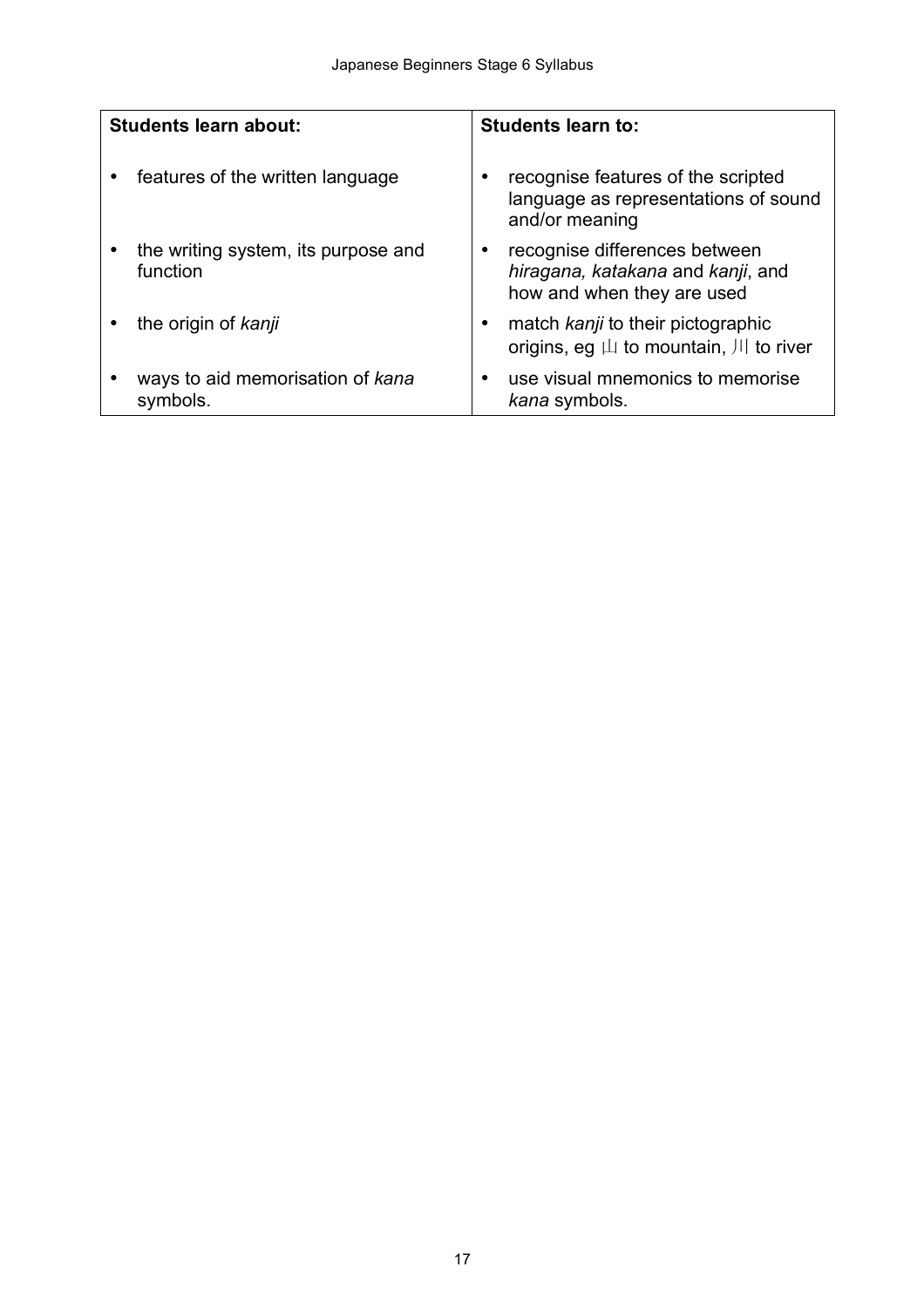#### **Objective 3 – Producing Texts**

|                          | <b>Outcomes:</b><br>A student:                                                                                                                                                                                                                                                                                                          |                           |                                                                                                                                                                 |  |  |
|--------------------------|-----------------------------------------------------------------------------------------------------------------------------------------------------------------------------------------------------------------------------------------------------------------------------------------------------------------------------------------|---------------------------|-----------------------------------------------------------------------------------------------------------------------------------------------------------------|--|--|
| 3.1<br>3.2<br>3.3<br>3.4 | produces texts appropriate to audience, purpose and context<br>structures and sequences ideas and information<br>applies knowledge of diverse linguistic structures to convey information and<br>express original ideas in Japanese<br>applies knowledge of the culture of Japanese-speaking communities to the<br>production of texts. |                           |                                                                                                                                                                 |  |  |
|                          | <b>Students learn about:</b>                                                                                                                                                                                                                                                                                                            | <b>Students learn to:</b> |                                                                                                                                                                 |  |  |
|                          | the structure and format of particular<br>texts                                                                                                                                                                                                                                                                                         |                           | present and organise information in<br>ways appropriate to audience,<br>purpose and context                                                                     |  |  |
|                          | the purpose and context of a text and<br>their influence on the choice of<br>structure, format and vocabulary                                                                                                                                                                                                                           | $\bullet$                 | plan, draft and edit text                                                                                                                                       |  |  |
|                          | the logical sequencing of ideas in<br>extended text                                                                                                                                                                                                                                                                                     |                           | sequence ideas and information in<br>texts                                                                                                                      |  |  |
|                          | the application of known linguistic<br>structures in new contexts                                                                                                                                                                                                                                                                       | $\bullet$                 | apply a range of vocabulary and<br>linguistic structures across a range of<br>contexts                                                                          |  |  |
|                          | language choices and their effect on<br>intended meaning                                                                                                                                                                                                                                                                                | $\bullet$                 | evaluate the accuracy and<br>appropriateness of structures when<br>constructing and editing text                                                                |  |  |
|                          | resources available to enhance and<br>expand independent learning                                                                                                                                                                                                                                                                       | $\bullet$                 | extend and refine their use of<br>language, eg by using dictionaries,<br>word lists and grammar references,<br>accessing authentic texts in print and<br>online |  |  |
|                          | register in language use                                                                                                                                                                                                                                                                                                                |                           | use culturally appropriate language<br>when creating and presenting texts, eg<br>すずきさま/すずきさん<br>ベンくん<br>ゆきこちゃん                                                  |  |  |
|                          | ways of expressing sounds and/or<br>meanings in print                                                                                                                                                                                                                                                                                   |                           | identify specific features of the written<br>language, eg voiced, semi-voiced and<br>combination sounds $\mathbb{U}$ , $\mathbb{U}$ , $\mathbb{U}$ and<br>ぴょ    |  |  |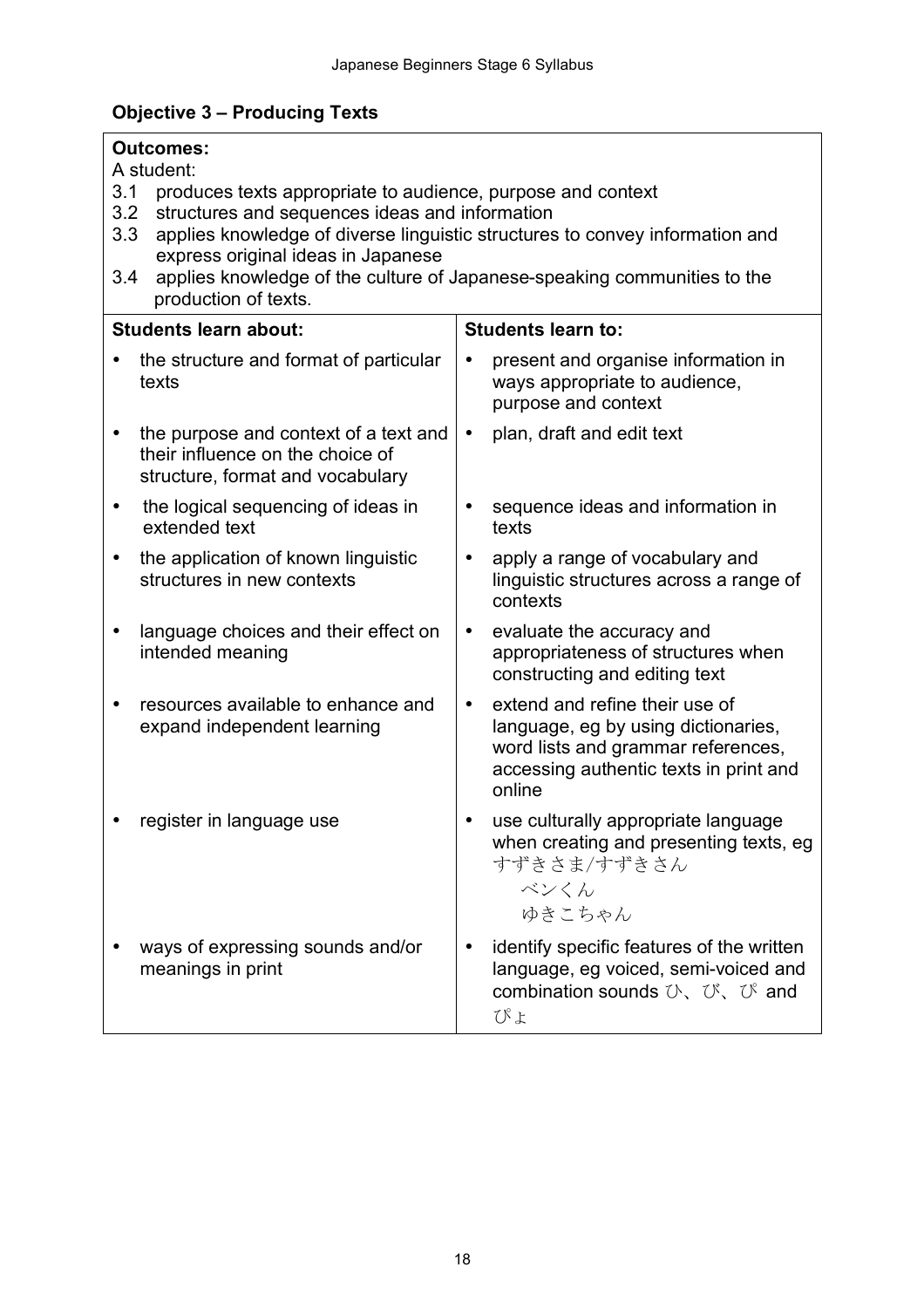| <b>Students learn about:</b> |                                           | <b>Students learn to:</b>                                                                                                                                                                                                                                     |  |
|------------------------------|-------------------------------------------|---------------------------------------------------------------------------------------------------------------------------------------------------------------------------------------------------------------------------------------------------------------|--|
|                              | diverse aspects of the writing system     | identify ways in which words can be<br>٠<br>written such as:<br>hiragana, eg verb endings,<br>particles<br>- katakana, eg words of foreign<br>origin, onomatopoeic words,<br>emphasis<br>$-$ kanji, eg content words such as<br>nouns, adjectives, verb roots |  |
|                              | the conventions of the writing<br>system. | apply the conventions of the writing<br>system, eg on/kun readings,<br>okurigana, stroke number, order and<br>direction.                                                                                                                                      |  |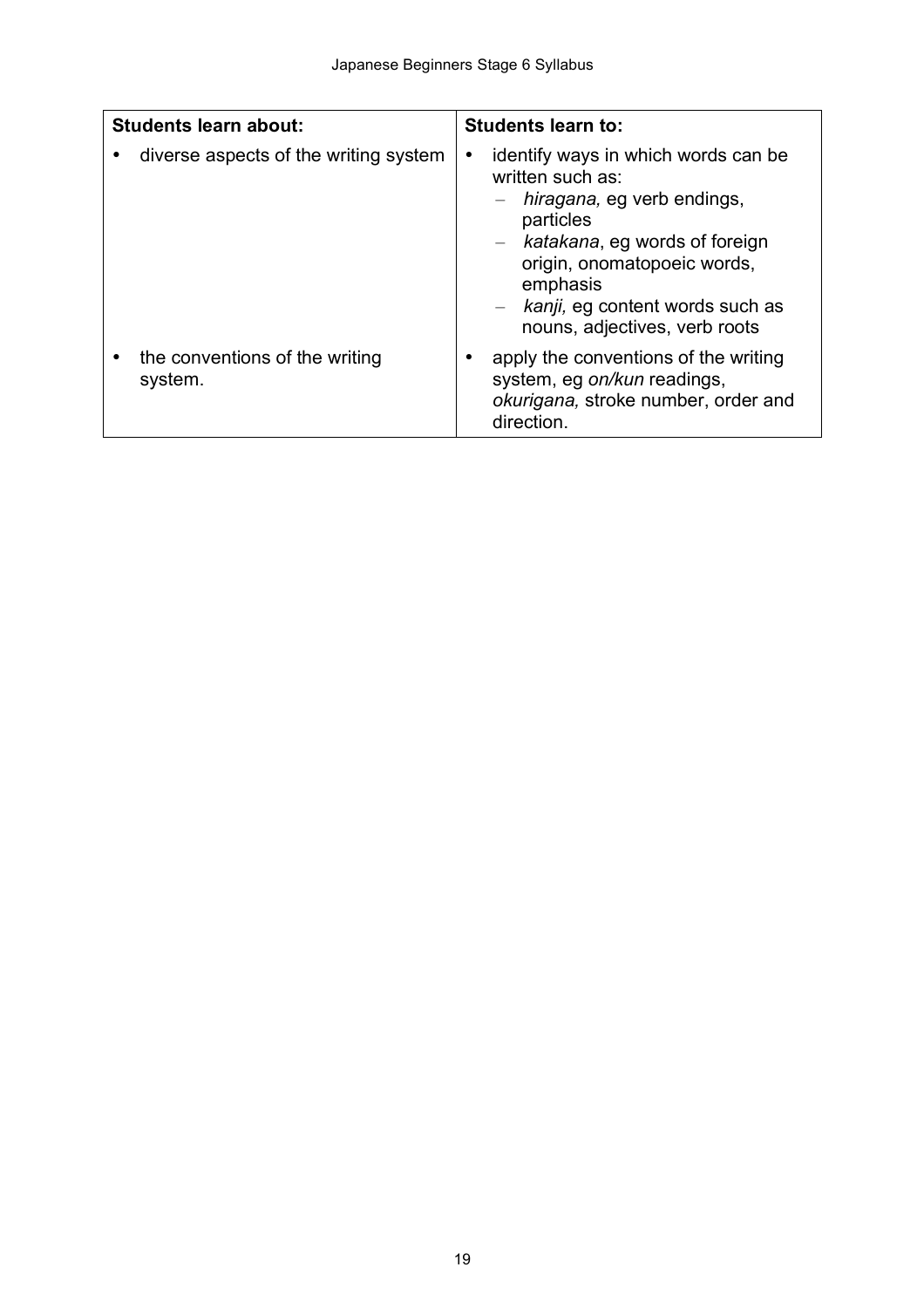#### <span id="page-19-0"></span>**8.2 Topics**

The prescribed topics should be studied from two interdependent perspectives:

- the personal world
- the Japanese-speaking communities.

 The two perspectives will enable students to develop knowledge and understanding of and skills in the Japanese language, linked to cultural values, attitudes and practices.

 The perspective, *the personal world,* will enable students to use Japanese to express and share ideas about experiences and activities relating to daily life and transactions in their own world.

 The perspective, *the Japanese-speaking communities,* will enable students to inquire about and to express ideas in order to undertake activities and transactions appropriately in one or more communities where Japanese is spoken.

 The prescribed topics provide an organisational focus so that tasks can be presented as a series of related learning experiences in cohesive contexts.



### **Topics**

 The topics are sufficiently broad to allow flexibility in school programs, but specific enough to be of practical assistance to students and teachers. The length of time devoted to each topic will vary according to the needs and interests of students and the availability of resources.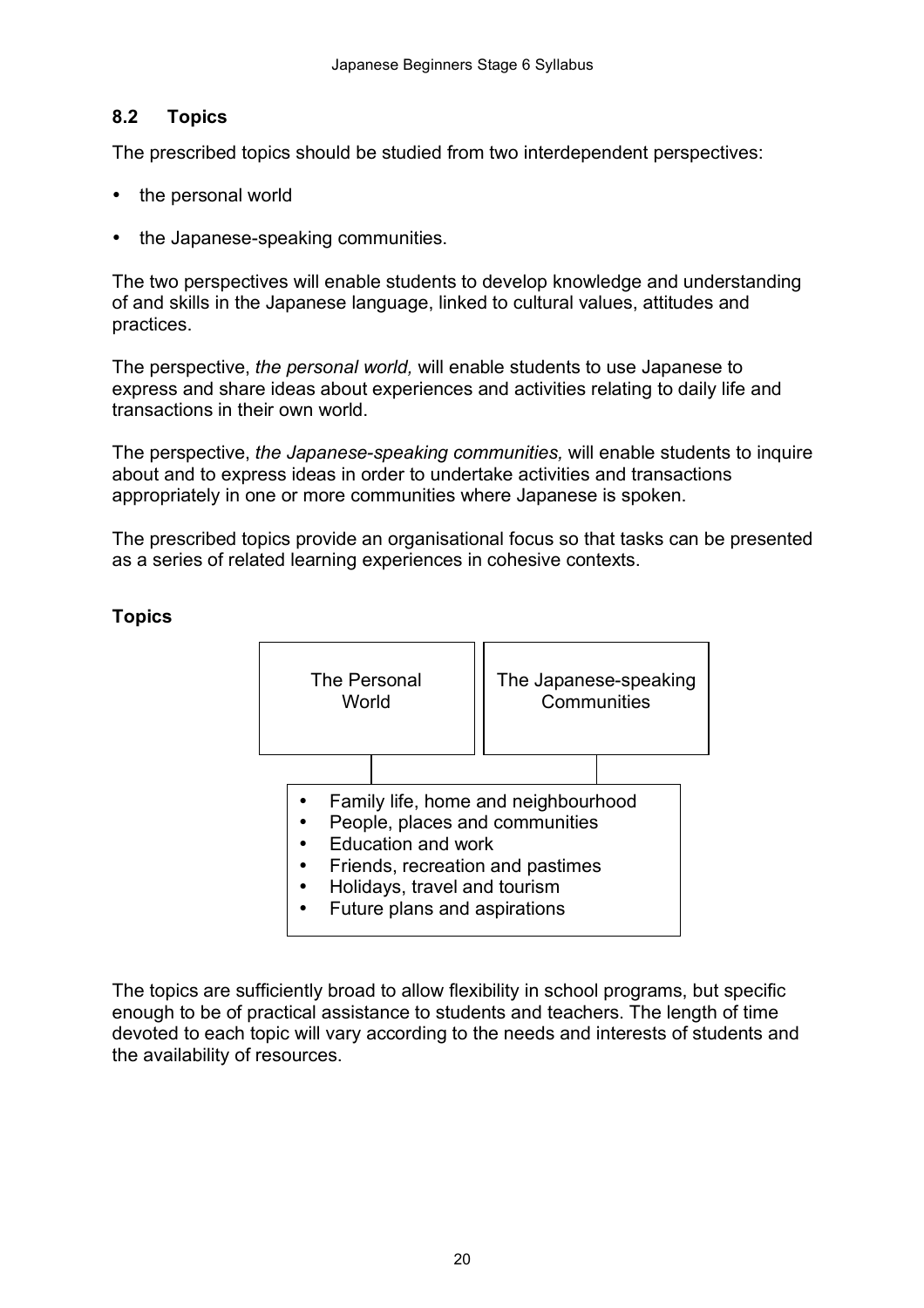### <span id="page-20-0"></span>**8.3 Texts**

 Texts for receptive use will not be prescribed. Students are encouraged to read, view and listen to a wide range of texts, including authentic texts. They may be expected to produce the following written texts in the external examination. The language to be used is the modern standard version of Japanese.

 article (eg for a school magazine) message informal letter script of a talk (to an audience) diary/journal entry and the mote of the mote email **email** postcard

#### **8.4 Tasks**

 This syllabus recognises the importance of tasks as an organising principle in structuring a program that allows the student to work towards meeting the objectives and learning outcomes.

 Tasks, broadly defined as opportunities for the purposeful use of language, must be selected and designed so that students can develop and demonstrate knowledge, skills and understanding at increasingly complex levels.

Tasks can be described as having five elements:

- a purpose (a reason for undertaking the task that goes beyond the practice of the language for its own sake)
- a context (this may be real, simulated or imaginary, and include aspects such as where, when and who is involved)
- a process (thinking, problem-solving, creating)
- a product (a result that can be described in terms of achievement of the purpose of the task and of the student's overall cognitive development)
- an audience (the person/people at whom or to whom the task is targeted or directed).

#### **8.5 Vocabulary**

 While there is no prescribed vocabulary list, it is expected that students will be familiar with a range of vocabulary relevant to the topics prescribed in the syllabus.

#### **8.6 Characters**

 A list of characters that are relevant to the topics will be provided in a separate document.

#### **8.7 Dictionaries**

 Students should be encouraged to use dictionaries to enhance learning. It is expected that teachers will assist students to develop the necessary skills and confidence to use dictionaries effectively. Suitable editions will be included in the List of Resources on the Board of Studies website. Students are able to use monolingual and/or bilingual print dictionaries in the written examination. Information regarding the use of dictionaries in the HSC examination may be found in *Assessment and Reporting in Japanese Beginners Stage 6.*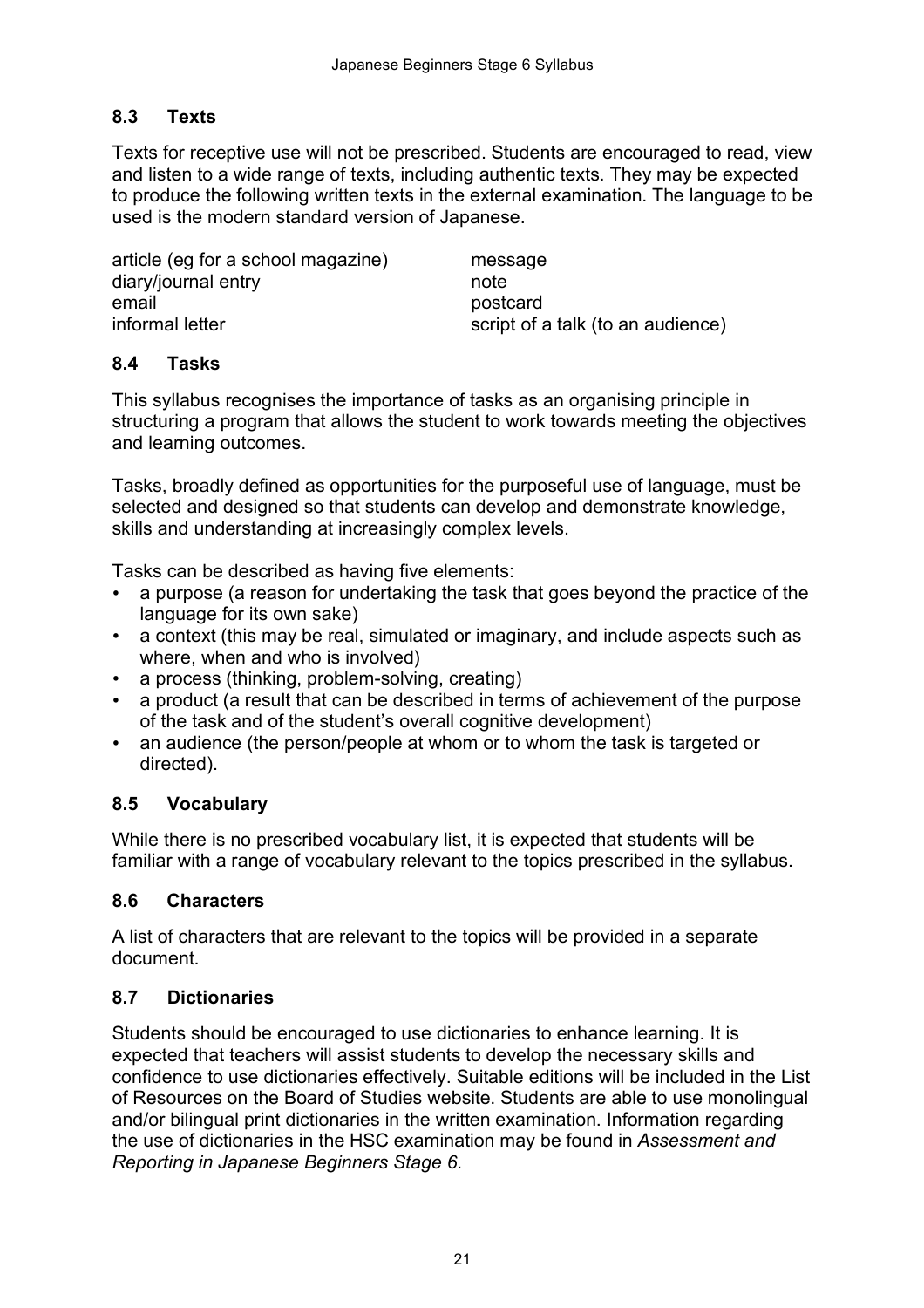### **8.8 Grammar**

 Throughout the Japanese Beginners course, students will learn about grammatical structures in context as they complement the content and organisation of individual programs.

 The grammatical structures that will be defined are those that students will be expected to recognise and use by the end of the HSC course. They should be read in conjunction with the content of the syllabus. Grammar should be used to support the process of language acquisition and to facilitate communication, rather than being taught in isolation.

 Students will be expected to **recognise** and **use** the following grammatical structures:

|                                | <b>Plain Forms</b>                       | <b>Polite Forms</b>                                                                                                                        |
|--------------------------------|------------------------------------------|--------------------------------------------------------------------------------------------------------------------------------------------|
| <b>Nouns</b><br>先生             | だ                                        | です                                                                                                                                         |
|                                | だった                                      | でした                                                                                                                                        |
| <b>Adjectival Nouns</b><br>きれい | じゃない<br>じゃなかった                           | じゃ ( <b>or</b> では)<br>ないです/<br>じゃ ( <b>or</b> では)<br>ありません<br>じゃ (or では)<br>なかったです/<br>じゃ (or では)<br>ありませんでした<br>でしょう<br>じゃ (or では) ないでしょう |
| $\sim$ $\vee$ Adjectives       | おもしろい<br>おもしろくない<br>おもしろかった<br>おもしろくなかった | おもしろいです<br>おもしろくないです<br>おもしろかったです<br>おもしろくなかったです                                                                                           |
| $\sim$ $\delta$ Verbs          | 食べる<br>食べない<br>食べた<br>食べなかった             | 食べます<br>食べません<br>食べました<br>食べませんでした<br>食べましょう<br>食べませんか                                                                                     |
| $\sim$ $\bar{2}$ Verbs         | のむ<br>のまない<br>のんだ<br>のまなかった              | のみます<br>のみません<br>のみました<br>のみませんでした<br>のみましょう<br>のみませんか                                                                                     |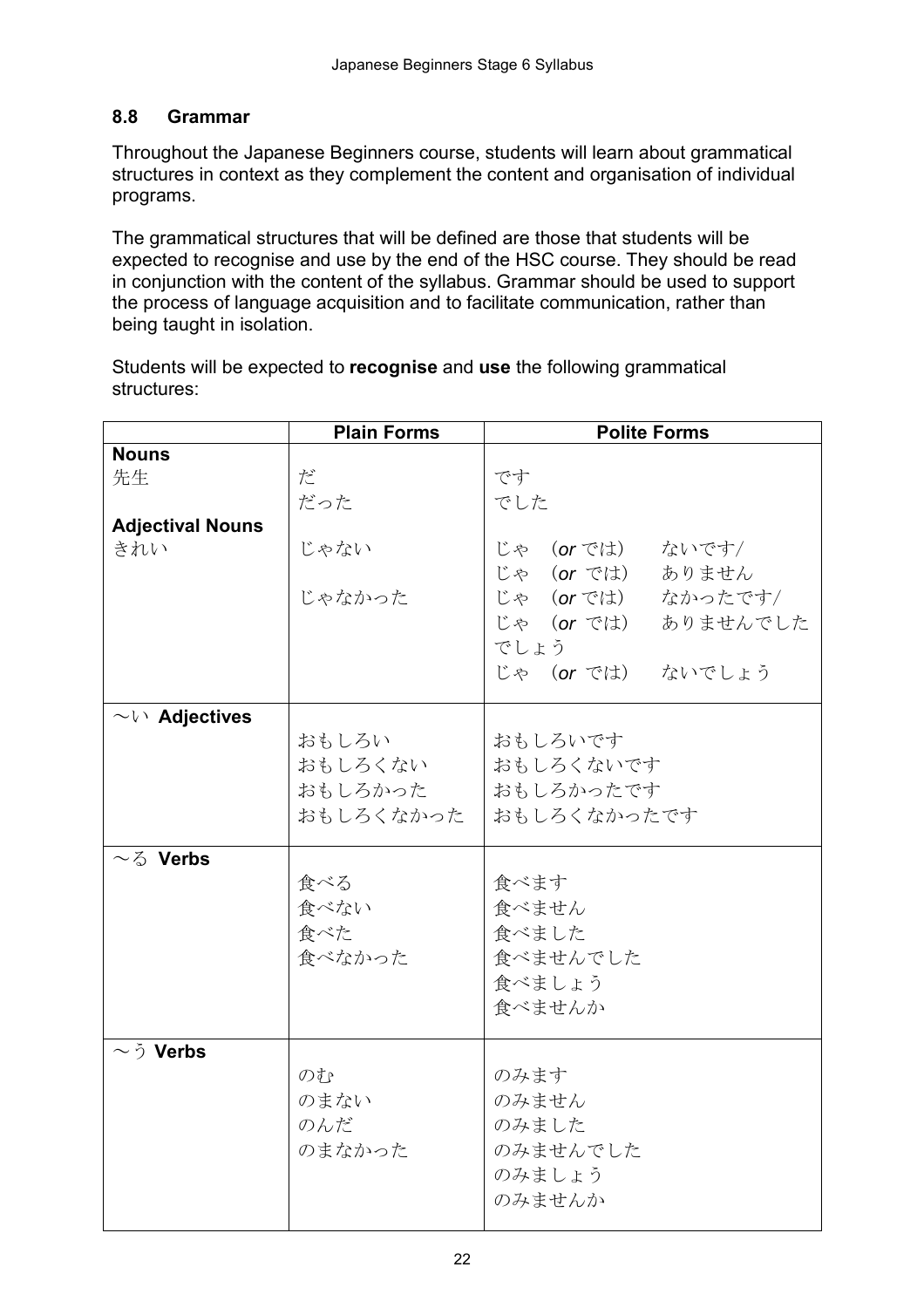|                        | <b>Plain Forms</b> | <b>Polite Forms</b> |
|------------------------|--------------------|---------------------|
| <b>Irregular Verbs</b> |                    |                     |
|                        | 来る                 | 来ます                 |
|                        | 来ない                | 来ません                |
|                        | 来た                 | 来ました                |
|                        | 来なかった              | 来ませんでした             |
|                        |                    | 来ませんか               |
|                        |                    |                     |
|                        | する                 | します                 |
|                        | しない                | しません                |
|                        | した                 | しました                |
|                        | しなかった              | しませんでした             |
|                        |                    | しましょう               |
|                        |                    | しませんか               |
|                        |                    |                     |

### **Verbs:** ~て **form**

| Form                                                                            | <b>Function/Use</b>                           | <b>Example</b>   |
|---------------------------------------------------------------------------------|-----------------------------------------------|------------------|
| $\sim$ T                                                                        | linking ideas                                 | 家にかえってしゅくだいをします。 |
| ~て+ください                                                                         | requesting                                    | ドアをあけてください。      |
| ~て+います<br>~ていました (past)<br>~ていません<br>(negative)<br>~ていませんでした<br>(negative past) | expressing what you<br>are doing              | ピザを食べています。       |
| 〜て+もいいです(か)                                                                     | giving (asking)<br>permission                 | テレビを見てもいいです(か)。  |
| ~て+はだめです                                                                        | denying permission                            | テレビを見てはだめです。     |
| ~て+みます                                                                          | expressing a desire to<br>try to do something | さしみを食べてみます。      |

## **Adjectives:** ~て **form**

| Form  | <b>Function/Use</b> | <b>Example</b>  |
|-------|---------------------|-----------------|
| 〜くて/で | linking ideas       | ふじ山はきれいでゆうめいです。 |
|       |                     | 日本語はおもしろくてたのしいで |
|       |                     |                 |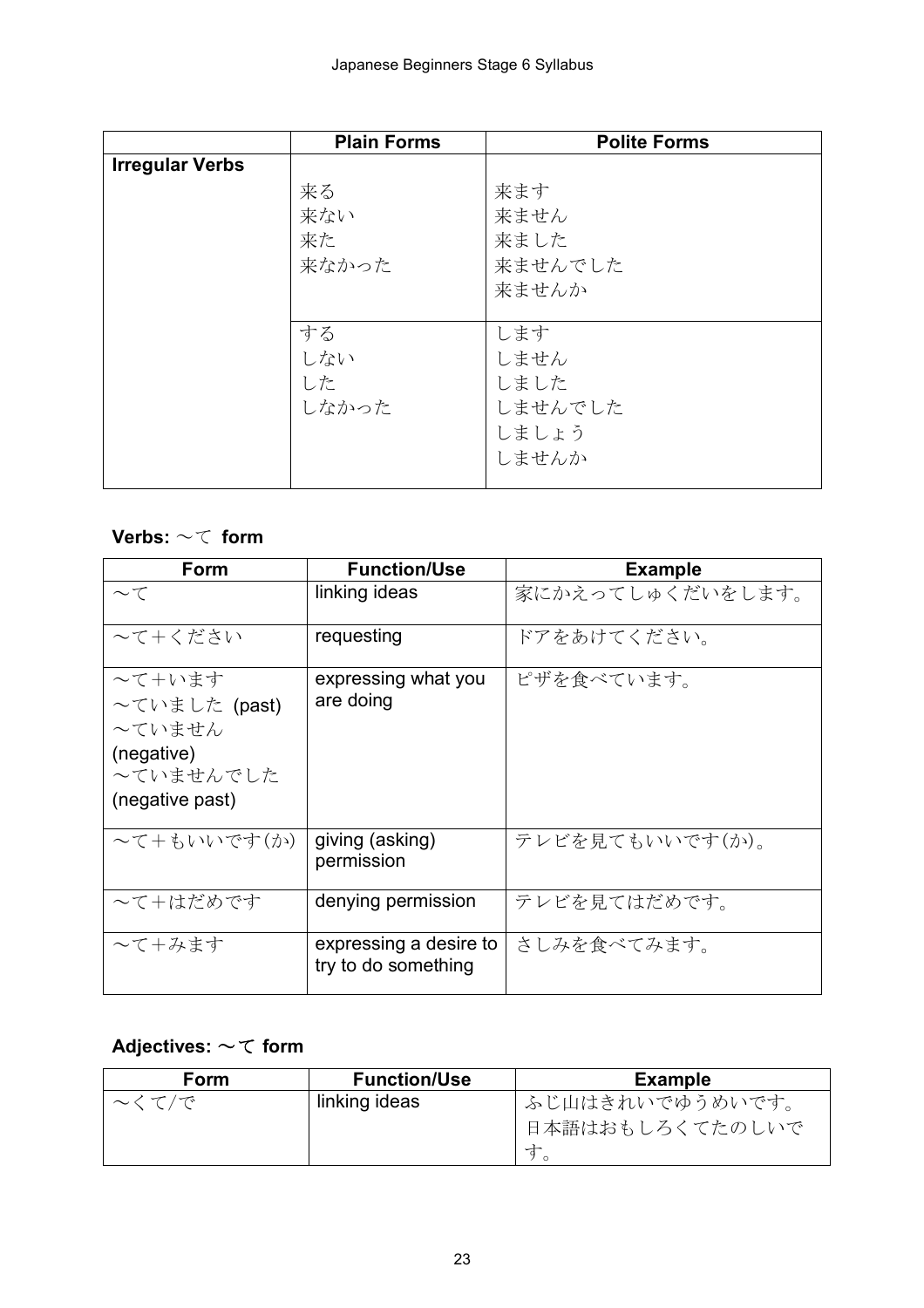| Form                | <b>Function/Use</b>                            | <b>Example</b>           |
|---------------------|------------------------------------------------|--------------------------|
| 〜たあと(で)             | expressing when<br>(after) you do<br>something | しゅくだいをしたあとで、テレビ<br>を見ます。 |
| $\sim$ たり $\sim$ たり | expressing that you do<br>various activities   | おんがくを聞いたりテレビを見た<br>りします。 |

**Verbs:** ~た / ~たり / ~たら **forms** 

## **Verbs:** ~ます **Base**

| Form             | <b>Function/Use</b>                           | <b>Example</b>        |
|------------------|-----------------------------------------------|-----------------------|
| BASE+たいです        | expressing what you<br>want to do             | 海に行きたいです。             |
| BASE+たいと思いま<br>ォ | expressing what you<br>think you'd like to do | 日本に行きたいと思います。         |
| $BASE+i$         | indicating purpose                            | えいがを見に行きます。           |
| BASE+ながら         | indicating actions done<br>simultaneously     | テレビを見ながらおかしを食べま<br>す。 |

#### **Verbs: Finite Form**

| Form              | <b>Function/Use</b>                          | <b>Example</b>         |
|-------------------|----------------------------------------------|------------------------|
| $FF + $           | expressing when you<br>do something (when)   | 私が日本に行った時…             |
| $FF + $ 前         | expressing when you<br>do something (before) | 日本に行く前に…               |
| FF+ことができます        | expressing what you<br>can do                | 中国語を話すことができます。         |
| FF+つもりです          | expressing what you<br>intend to do          | あした海に行くつもりです。          |
| FF+と思います          | expressing what you<br>think                 | みち子さんも来ると思います。         |
| $FF + \textit{2}$ | giving reasons                               | あさはやくおきるから、はやくね<br>ます。 |
| $FF + Noun$       | relative clause                              | あした見るえいが…<br>きのう買った本…  |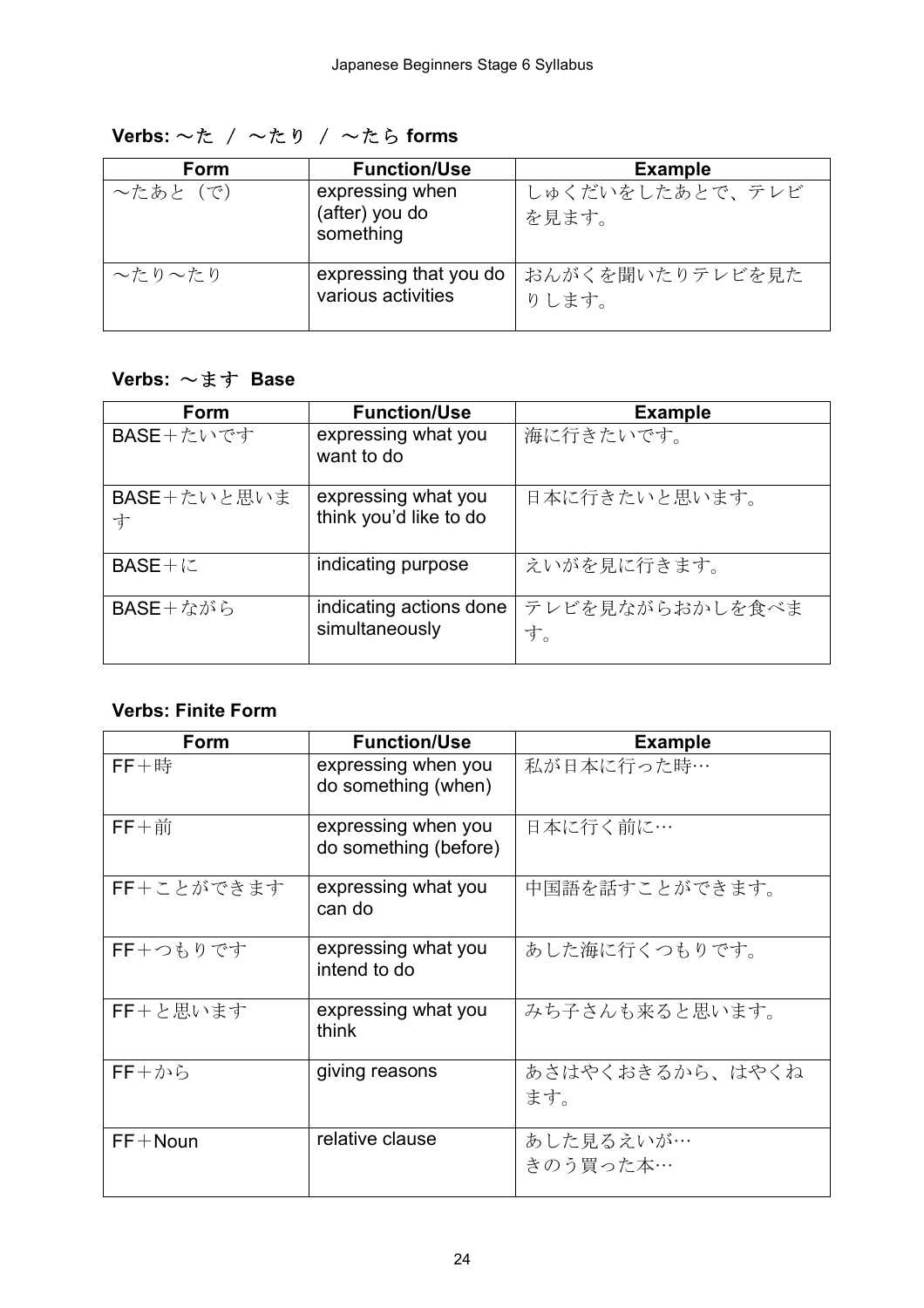| Form          | <b>Function/Use</b>          | <b>Example</b>                         |
|---------------|------------------------------|----------------------------------------|
| FF+と思います      | expressing what you<br>think | さおりさんの本だと思います。<br>きれいだと思います。           |
|               |                              | おもしろいと思います。                            |
| FF+といいます      | quoting what someone<br>said | けんくんはあした来るといいまし<br>た。                  |
| $FF + \gamma$ | giving reasons               | 先生のくるまだからです。<br>ゆうめいだからです。<br>あついからです。 |

#### **Nouns, Adjectival Nouns and Adjectives: Finite Form**

## **Particles**

| <b>Particle</b> | <b>Function/Use</b>     | <b>Example</b>  |
|-----------------|-------------------------|-----------------|
| は               | topic marker            | 私は日本人です。        |
|                 | contrast                | 本はありますが、じしょはありま |
|                 |                         | せん。             |
|                 |                         |                 |
| が               | subject marker          | ねこがいます。         |
|                 |                         | まさおくんが来ました。     |
|                 | expressing likes        | 日本語が好きです。       |
|                 |                         |                 |
|                 | expressing abilities    | 日本語ができます。       |
| $\mathcal{O}$   | possessive (of, 's)     | 私の本です。          |
|                 |                         | ジョンくんのじしょです。    |
|                 |                         |                 |
|                 | possessive pronoun      | 私のです。           |
|                 | adjectival              | 日本のくるまです。       |
|                 |                         |                 |
|                 | locational              | つくえの上にあります。     |
| (の) んです         | asking/giving           | どうしたんですか。       |
|                 | clarification,          | あたまがいたいんです。     |
|                 | explanation             |                 |
|                 |                         |                 |
| を               | direct object           | コーラをのみます。       |
|                 | place of motion (along, | このみちをまっすぐ行ってくださ |
|                 | through)                | $V_{o}$         |
|                 |                         |                 |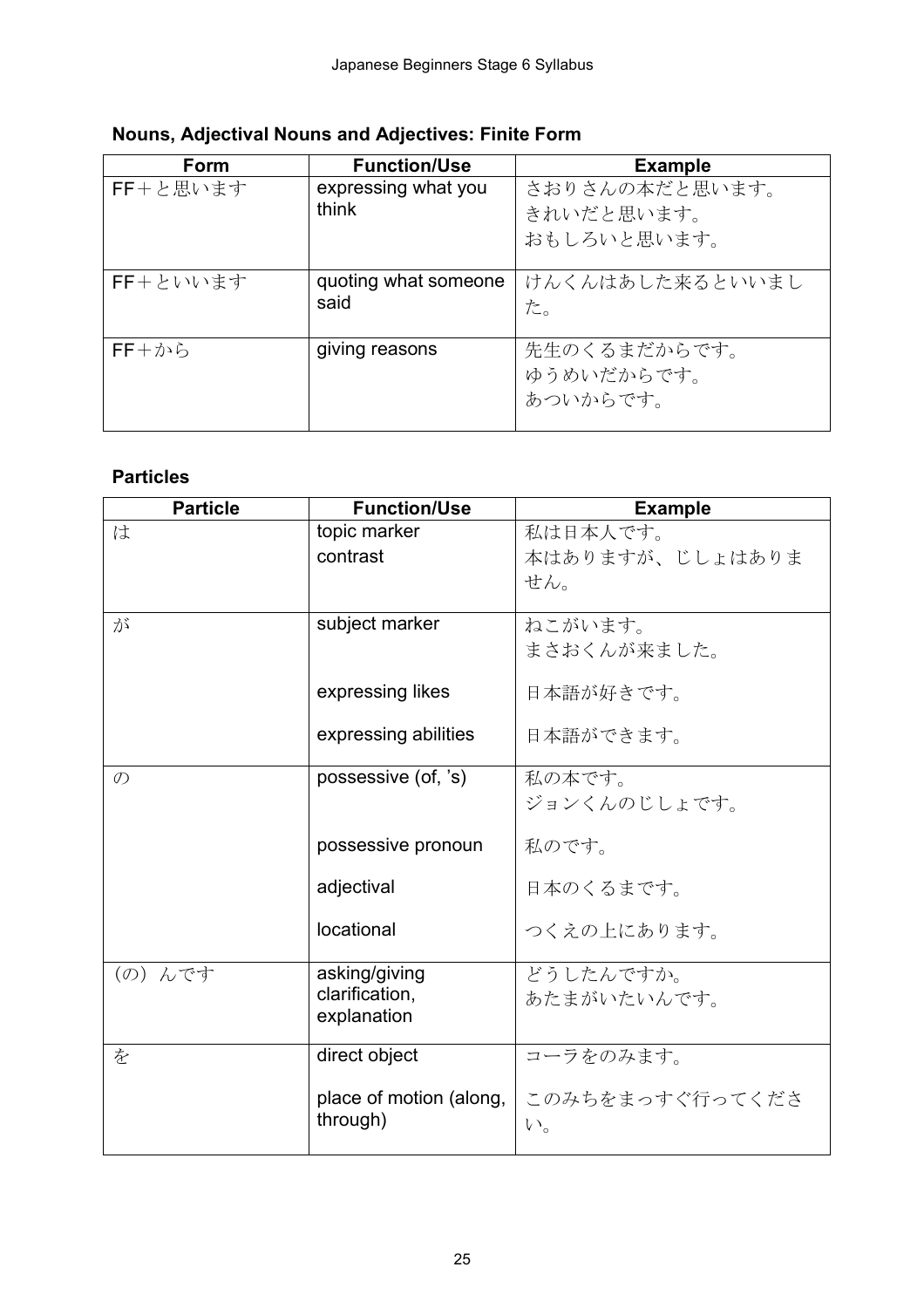| <b>Particle</b>         | <b>Function/Use</b>            | <b>Example</b>                        |
|-------------------------|--------------------------------|---------------------------------------|
| に                       | place of existence (in,<br>at) | 町に住んでいます。                             |
|                         | position/location              | へやにいます。<br>つくえの上にあります。                |
|                         | destination (to)               | あした町に行きます。                            |
|                         | point of time (at, on,<br>in)  | 三時に行きます。<br>月よう日にあいましょう。<br>十二月に行きます。 |
|                         | indirect object                | 先生に聞いてください。                           |
|                         | making a decision              | すしにします。                               |
|                         | purpose                        | あそびに行きます。                             |
| $\widehat{\phantom{0}}$ | direction (to)                 | 日本へ行きます。                              |
|                         | letter-addressee (to)          | よう子さんへ                                |
| より                      | letter-sender (from)           | ゆみ子より                                 |
| で                       | place of action                | レストランで食べます。                           |
|                         | by means of<br>(transport)     | でんしゃで行きます。                            |
|                         | with (implement)               | はしで食べます。                              |
|                         | in (language)                  | ひらがなでかきます。                            |
| と                       | linking (and)                  | 本とざっしを買います。                           |
|                         | with (person)                  | 友だちと行きます。                             |
| \$                      | linking (and, etc.)            | 本やざっしを買います。                           |
| $\mathfrak{F}$          | linking (as well, too)         | あきらくんもいます。<br>広島にも行きたいです。             |
| か                       | question marker                | 何才ですか。                                |
|                         | alternative (or)               | えんぴつかペンをください。                         |
| ね/ねえ                    | tag question (isn't it?)       | むずかしいですね。                             |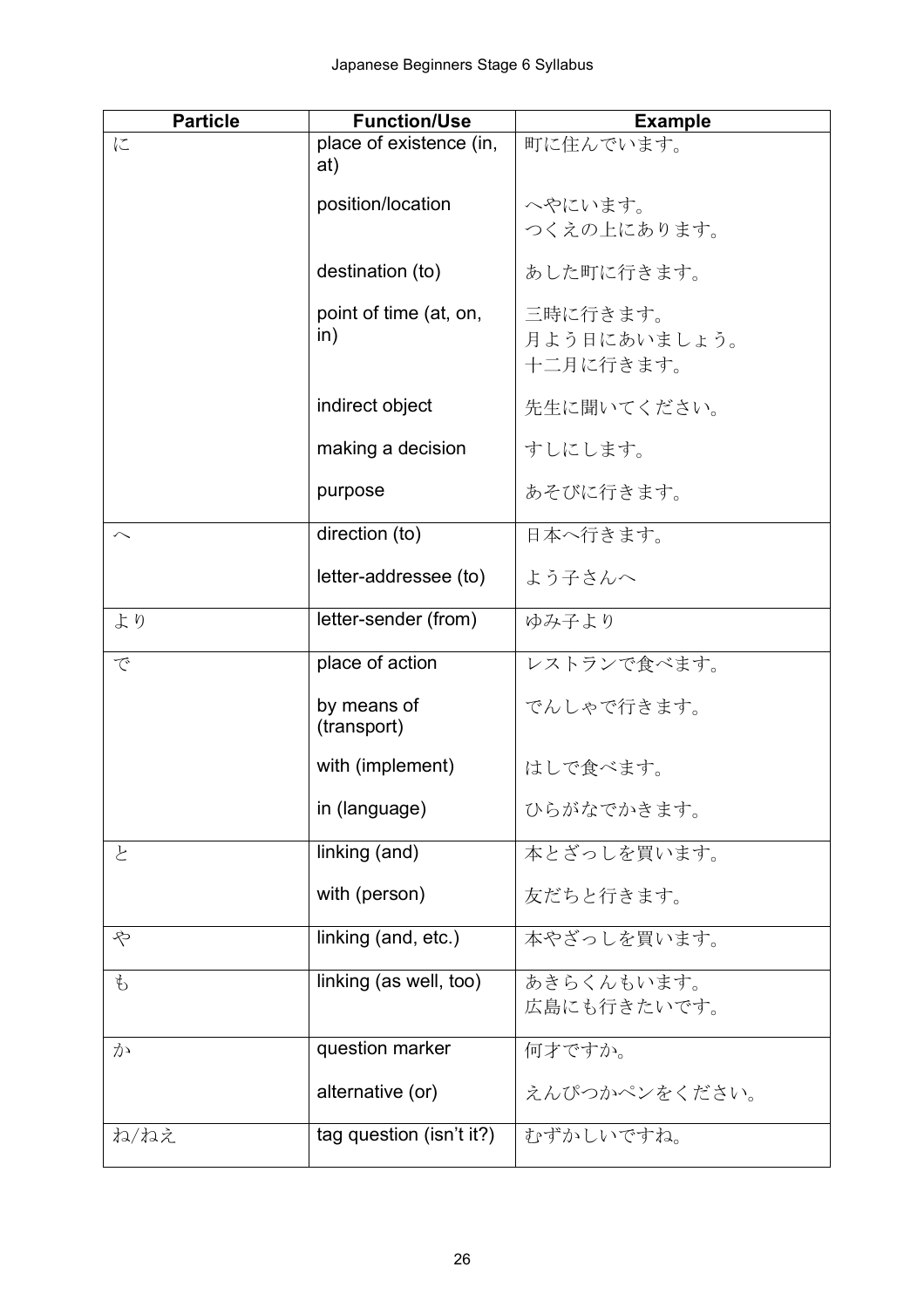| <b>Particle</b> | <b>Function/Use</b>                   | <b>Example</b> |
|-----------------|---------------------------------------|----------------|
|                 | emphasising/exclaiming (!)            | │ あぶないですよ。     |
|                 | assuring/gently persuading   やさしいですよ。 |                |

## **Conjunctions**

| Conjunction                 | <b>Function/Use</b> | <b>Example</b>              |
|-----------------------------|---------------------|-----------------------------|
| が                           | linking (but)       | すう学はつまらないですが、               |
|                             |                     | 日本語はおもしろいです。                |
| けど/けれど/けれども   linking (but) |                     | 日本に行きたいけど/けれど、お金<br>がありません。 |

## **Connectives**

| <b>Connective</b> | <b>Function/Use</b> | <b>Example</b> |
|-------------------|---------------------|----------------|
| そして               | and then            | 六時におきます。       |
|                   |                     | そしてシャワーをあびます。  |
| だから               | therefore           | あたまがいたいです。     |
|                   |                     | だからねます。        |
|                   |                     |                |
| でも                | however             | よくテニスをします。     |
|                   |                     | でもへたです。        |
| それから              | after that          | しゅくだいをしました。    |
|                   |                     | それからテレビを見ました。  |

## **Nominalisers**

| <b>Nominaliser</b> | <b>Function/Use</b>   | <b>Example</b>  |
|--------------------|-----------------------|-----------------|
| 時                  | nominalisation (time) | 子どもの時からピアノをならって |
|                    |                       | います。            |
|                    |                       | 小さい時オーストラリアに来まし |
|                    |                       | た。              |
|                    |                       |                 |
| こと                 | nominalisation        | えいがに行くことが好きです。  |
|                    |                       |                 |
| $\mathcal{O}$      | nominalisation        | 本をよむのが好きです。     |
|                    |                       |                 |
|                    | nominalisation (the   | あかいのをください。      |
|                    | one)                  |                 |
|                    |                       |                 |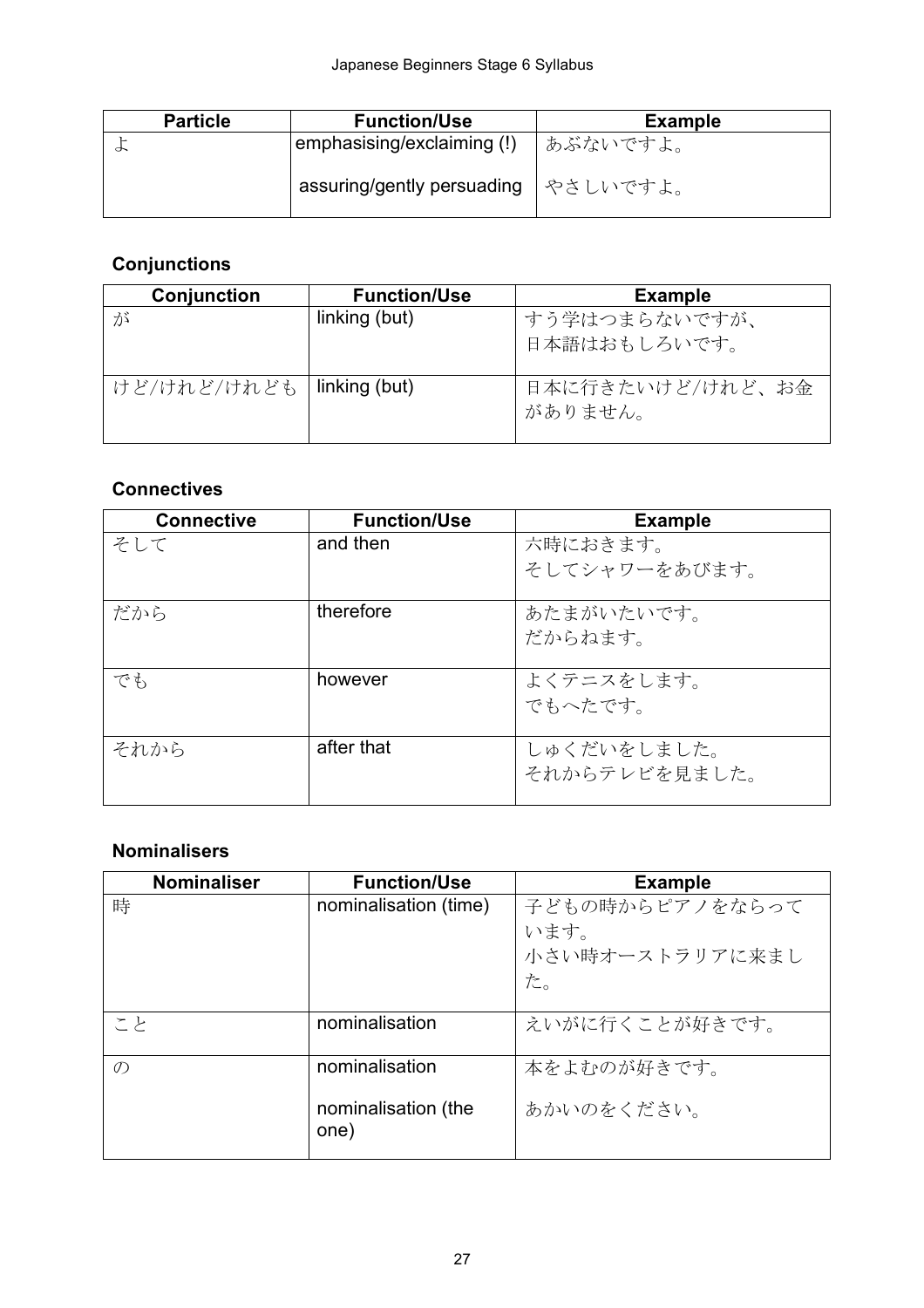#### **Words indicating extent**

| <b>Word</b> | <b>Function/Use</b>                 | <b>Example</b>   |
|-------------|-------------------------------------|------------------|
| から          | since, from (a point of<br>time)    | 五時からです。          |
|             | from (a place)                      | フランスから来ました。      |
| まで          | until (a point of time)             | 十時までべんきょうします。    |
|             | to (a place)                        | 家から学校まであるいて行きます。 |
| ごろ          | approximate point of<br>time        | 三時ごろかえります。       |
| ぐらい         | approximate amount                  | 十ドルぐらいです。        |
|             | approximate length of<br>time       | 五分ぐらいかかります。      |
|             | approximate length<br>(measurement) | 五メートルぐらいです。      |
| より          | comparative (than)                  | くるまはバスよりはやいです。   |
| ほう          | comparative                         | りんごのほうがやすいです。    |
| いちばん        | superlative (the most)              | すう学が一ばん好きです。     |
| だけ          | extent (only)                       | 私だけ行きます。         |

## **Counters**

| <b>Counter</b>                        | <b>Example</b> |
|---------------------------------------|----------------|
| $\mathcal{K}\mathcal{N}$ (people)     | 歓送             |
|                                       | ひとり、ふたり、さんにん…  |
| $\cup \check{\sigma}$ (small animals) | 猗びき            |
|                                       | いっぴき、にひき、さんびき… |
| $\stackrel{\frown}{\sim}$ (age)       | 筍才             |
|                                       | いっさい、にさい、さんさい… |
| $\supset$ (general)                   | いくつ            |
|                                       | ひとつ、ふたつ、みっつ…   |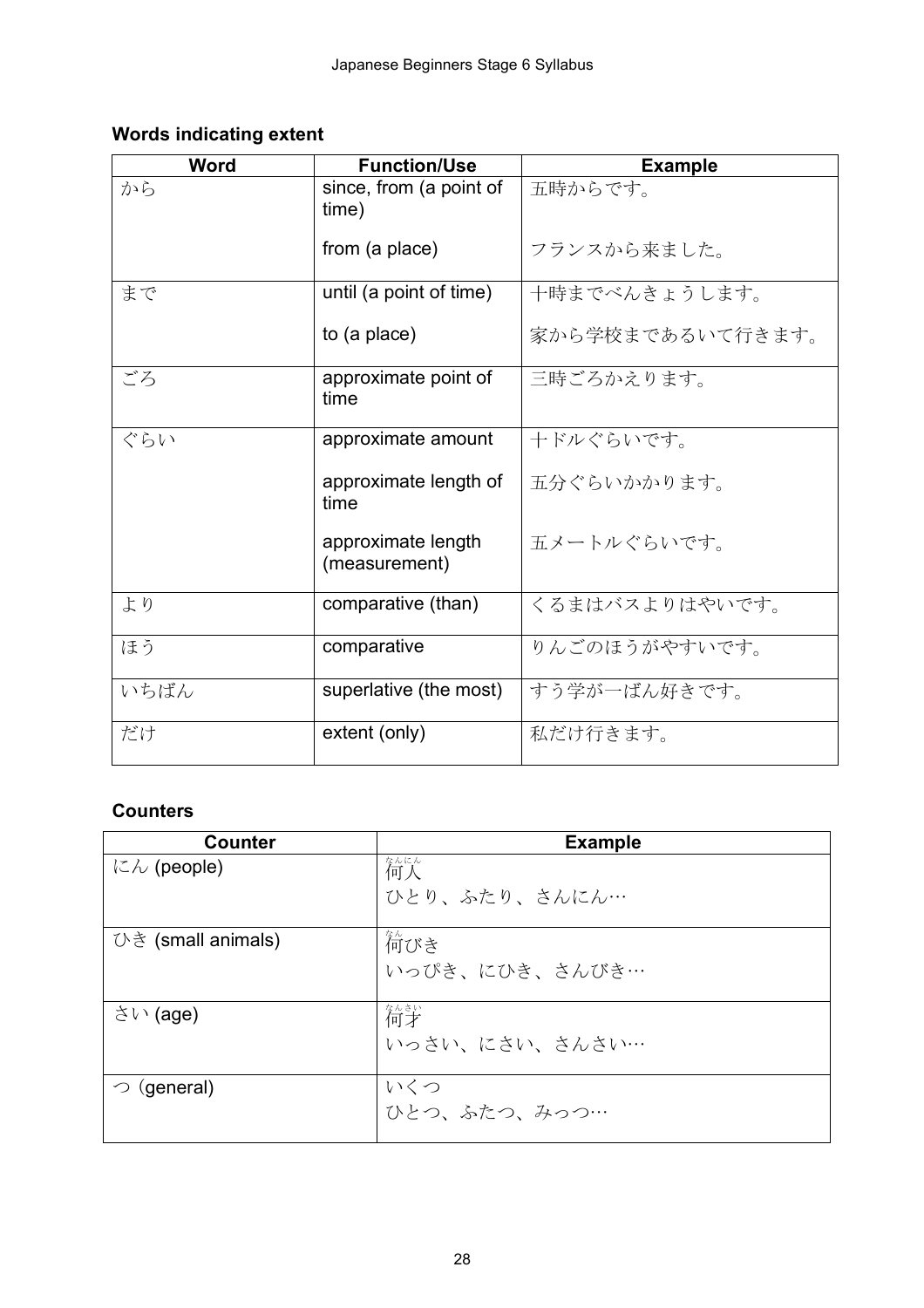| <b>Counter</b>             | <b>Example</b>             |
|----------------------------|----------------------------|
| さつ (books, magazines)      | 。<br>何さつ                   |
|                            | いっさつ、にさつ、さんさつ…             |
| ばん (numbers)               | 筍ばん                        |
|                            | いちばん、にばん、さんばん…             |
|                            |                            |
| $\mathcal{L}$ (time)       | 衜嵵                         |
|                            | いちじ、にじ、さんじ…                |
| まい (thin, flat objects)    | 猗まい                        |
|                            | いちまい、にまい、さんまい…             |
|                            |                            |
| ほん (long, slender objects) | 櫛本                         |
|                            | いっぽん、にほん、さんぼん…             |
| えん (yen)                   | いくら                        |
|                            | ひゃくえん、にひゃくえん、さんびゃくえん…      |
| $\forall$ $\nu$ (dollars)  | いくら                        |
|                            | いちドル、にドル、さんドル…             |
| セント (cents)                | いくら                        |
|                            | ごセント、じゅっセント、にじゅっセント…       |
| じかん                        | 简時簡                        |
|                            | いちじかん、にじかん、さんじかん…          |
|                            |                            |
| じかんめ                       | 猗嵵簡首                       |
|                            | いちじかんめ、にじかんめ、さんじかんめ…       |
| にち                         | 简目 (簡)                     |
|                            | いちにち、 ふつか (かん)、みっか (かん)…   |
|                            |                            |
| しゅうかん                      | 猗竇簡                        |
|                            | いっしゅうかん、にしゅうかん、さんしゅうかん…    |
| かげつ                        | 筍が月                        |
|                            | いっかげつ、にかげつ、さんかげつ…          |
| ねん                         | <i>简</i> 牮 (簡)             |
|                            | いちねん(かん)、にねん(かん)、さんねん(かん)… |
|                            |                            |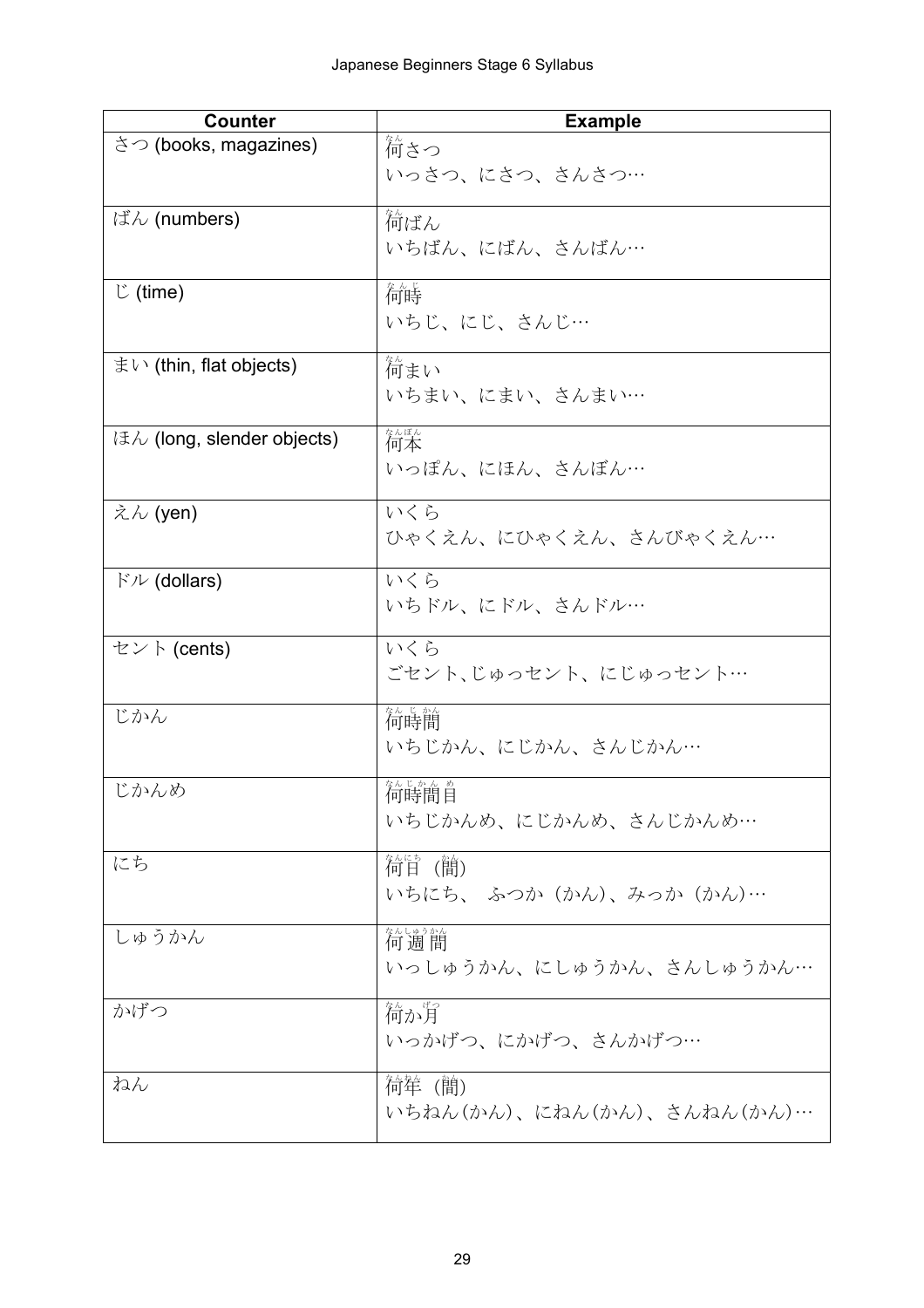In addition, students will be expected to **recognise** the following grammatical structures:

| Form                | <b>Function/Use</b>                        | <b>Example</b>                                                              |
|---------------------|--------------------------------------------|-----------------------------------------------------------------------------|
| 〜くなる / 〜になる         | expressing change in<br>state              | おもしろくなります。<br>しずかになります。                                                     |
|                     |                                            | しょう来、先生になります。                                                               |
| ~たことがあります           | relating your experience                   | 日本に行ったことがありますか。                                                             |
| ~たら                 | expressing a condition                     | 日本に来たら、ぜひれんらくして<br>ください。                                                    |
| FF + そうです           | saying/reporting what<br>you have heard    | トムくんは日本に行くそうです。<br>それはアメリカのえいがだそうで<br>す。<br>ふじ山はきれいだそうです。<br>日本のなつはあついそうです。 |
| Base +<br>なければなりません | expressing what you<br>have to do/ must do | しゅくだいをしなければなりませ<br>$\mathcal{W}_\circ$                                      |
| Base +<br>ないでください   | requesting someone<br>not to do something  | くるまで行かないでください。                                                              |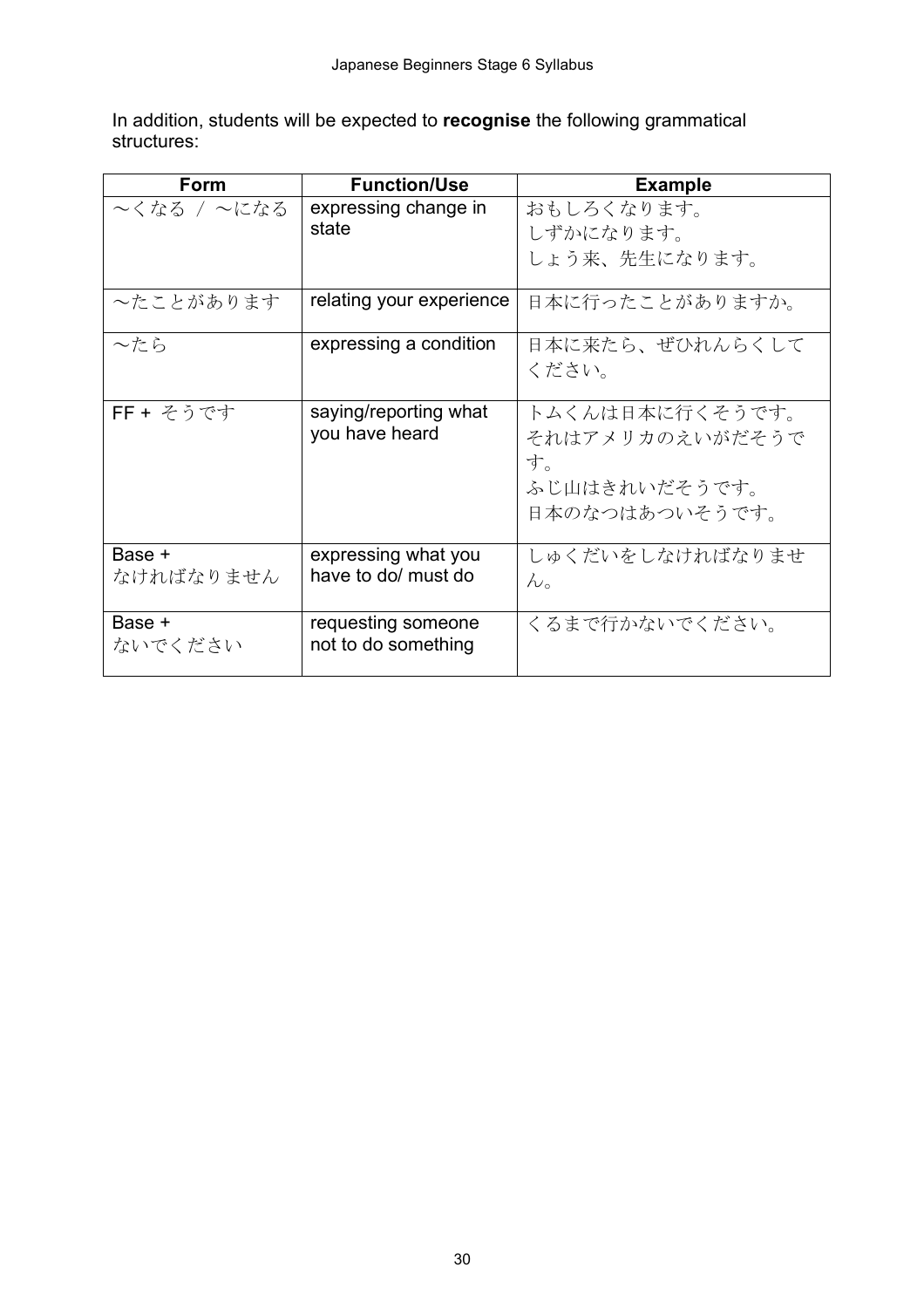#### <span id="page-30-0"></span> **Assessment and Reporting 9**

 Advice on appropriate assessment practice in relation to the Japanese Beginners syllabus is contained in *Assessment and Reporting in Japanese Beginners Stage 6*. That document provides general advice on assessment in Stage 6 as well as the specific requirements for the Preliminary and HSC courses. The document contains:

- • suggested components and weightings for the internal assessment of the Preliminary course
- mandatory components and weightings for the internal assessment of the HSC course
- the HSC examination specifications, which describe the format of the external HSC examination.

 The document and other resources and advice related to assessment in Stage 6 Japanese Beginners are available on the Board's website at www.boardofstudies.nsw.edu.au/syllabus\_hsc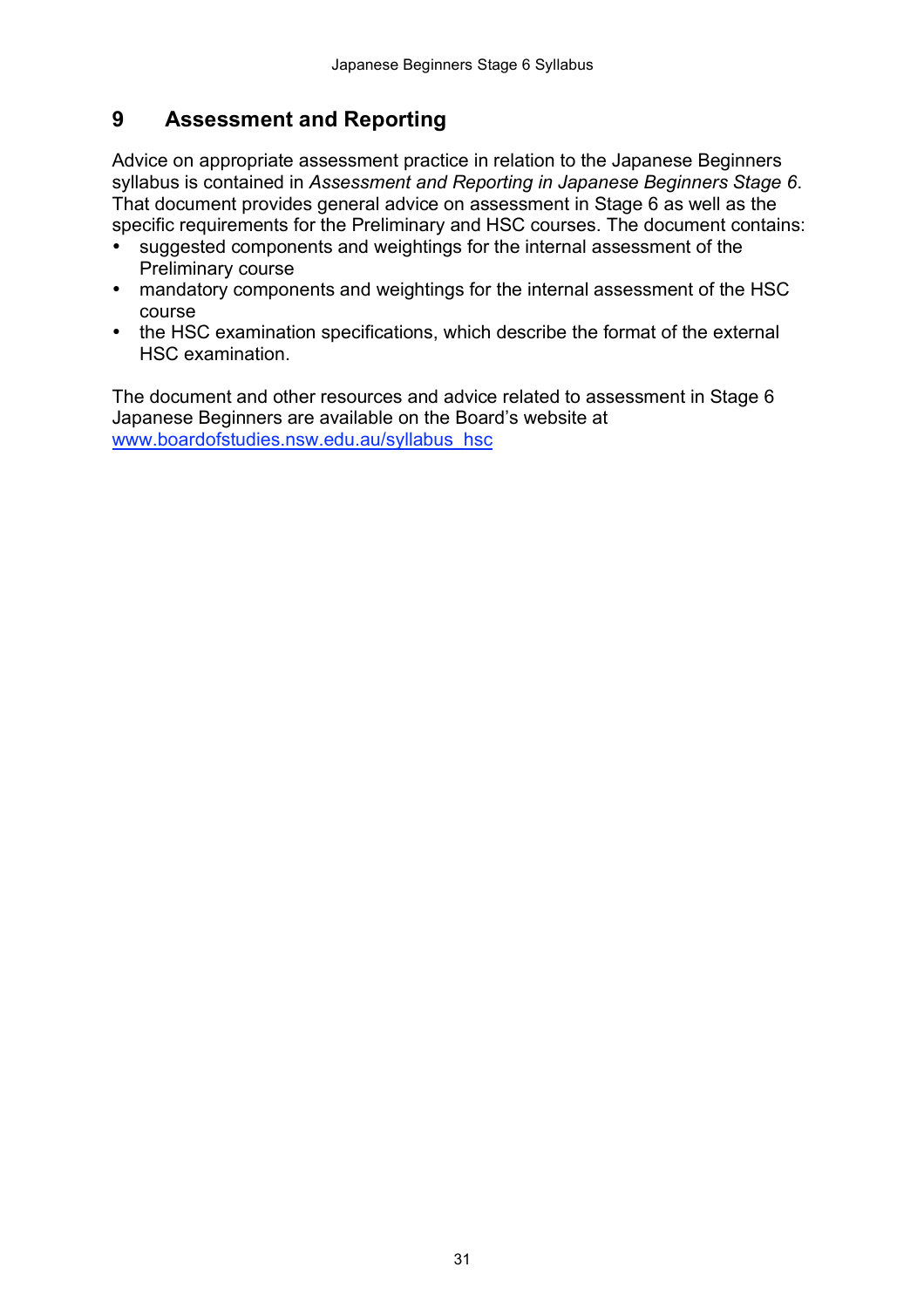## <span id="page-31-0"></span>**10 Post-school Opportunities**

 The study of Japanese Beginners Stage 6 provides students with knowledge, understanding and skills that form a valuable foundation for a range of courses at university and other tertiary institutions.

 In addition, the study of Japanese Beginners Stage 6 assists students to prepare for employment and full and active participation as citizens. In particular, there are opportunities for students to gain recognition in vocational education and training. Teachers and students should be aware of these opportunities.

#### **Recognition of Student Achievement**

 Wherever appropriate, the skills and knowledge acquired by students in their study of HSC courses should be recognised by industry and training organisations. Recognition of student achievement means that students who have satisfactorily completed HSC courses will not be required to repeat their learning in courses at TAFE NSW or other Registered Training Organisations (RTOs).

 Registered Training Organisations, such as TAFE NSW, provide industry training and issue qualifications within the Australian Qualifications Framework (AQF).

 The degree of recognition available to students in each subject is based on the similarity of outcomes between HSC courses and industry training packages endorsed within the AQF. Training packages are documents that link an industry's competency standards to AQF qualifications. More information about industry training packages can be found on the National Training Information Service (NTIS) website (www.ntis.gov.au).

#### **Recognition by TAFE NSW**

 TAFE NSW conducts courses in a wide range of industry areas, as outlined each year in the *TAFE NSW Handbook.* Under current arrangements, the recognition available to students of Japanese in relevant courses conducted by TAFE is described in the *HSC/TAFE Credit Transfer Guide*. This guide is produced by the Board of Studies and TAFE NSW. Teachers should refer to this guide and be aware of the recognition available to their students through the study of Japanese Beginners Stage 6. This information can be found on the TAFE NSW website (www.det.nsw.edu.au/hsctafe).

#### **Recognition by other Registered Training Organisations**

 Students may also negotiate recognition into a training package qualification with another Registered Training Organisation. Each student will need to provide the RTO with evidence of satisfactory achievement in Japanese Beginners Stage 6 so that the degree of recognition available can be determined.